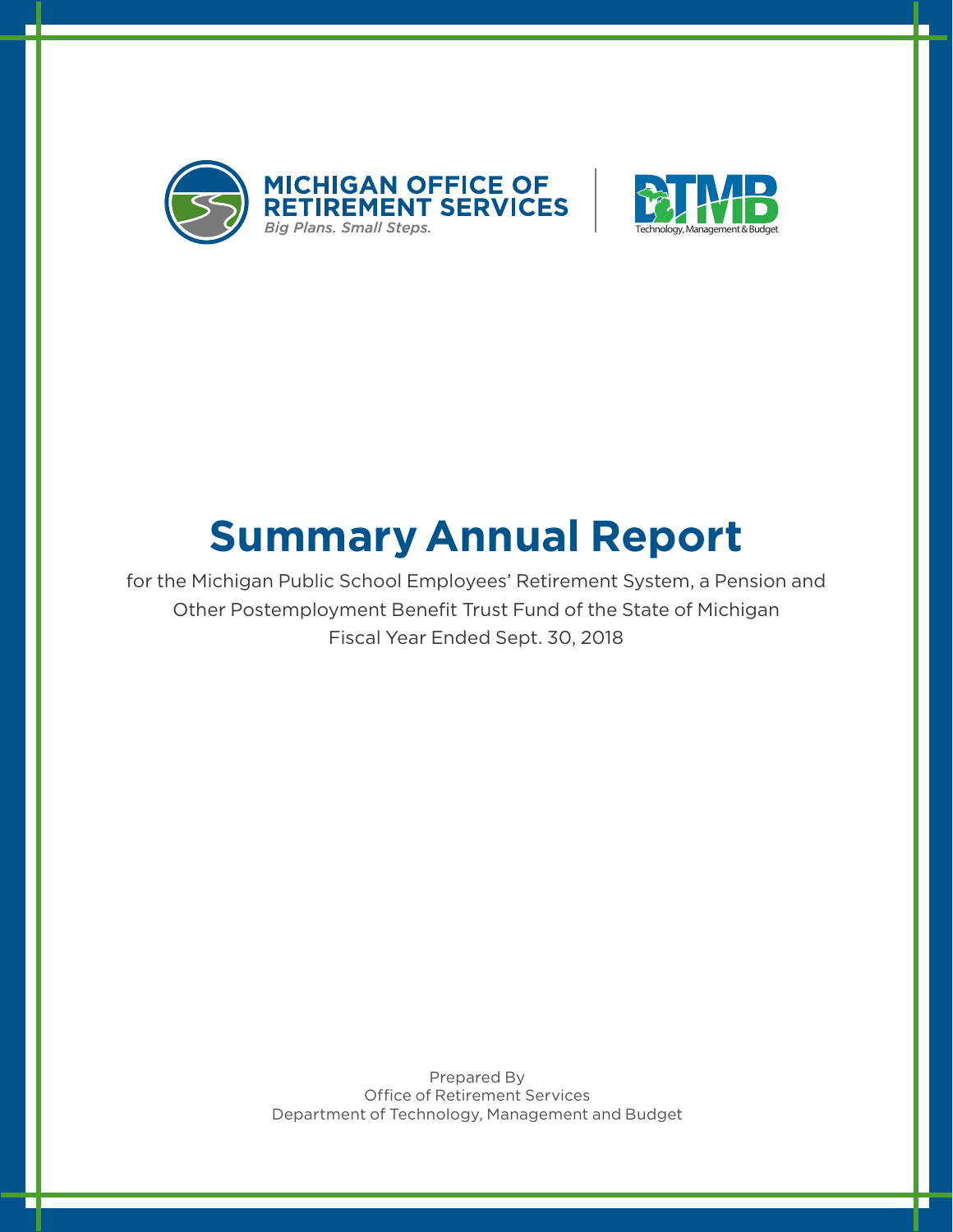### A Message From The Director



Director Kerrie Vanden Bosch

The Department of Technology, Management and Budget (DTMB) Office of Retirement Services (ORS) is pleased to present the Summary Annual Report for the Michigan Public School Employees' Retirement System (MPSERS), henceforth referred to as the

System, for the fiscal year ended Sept. 30, 2018.

ORS provides retirement and related retiree healthcare plans to help more than 675 public school employers attract, retain, and reward a highly qualified workforce.



ORS is able to cost–effectively provide these benefits to retirees. In 2017, the total defined benefit pension administration cost was \$57 per active

member and retiree. This was \$37 below the peer average of \$94 per active member and retiree (CEM Benchmarking).

### Accomplishments

#### Dedicated Gains Policy Successfully Reduces Assumed Rate of Return

In summer 2017, the DTMB director and the retirement board adopted a mechanism that gradually reduces the assumed rate of investment return (AROR). This policy was necessary to align the AROR with industry trends toward more prudent investment expectations. Whenever investment returns exceed the assumed return (e.g., we achieve 9 percent instead of the expected 7.50 percent), the Dedicated Gains Policy uses those excess returns to lower the AROR going forward. This is done without increasing unfunded actuarial accrued liabilities (UAAL) and largely offsetting contribution increases toward the UAAL from employers. Excess investment returns in fiscal year 2018 resulted in the pension AROR being reduced to 6.80 percent for the legacy Defined Benefit (DB) plan and the Pension Plus plan from 7.05 percent and 7.00 percent respectively; and to 6.95 percent from 7.15 percent for the Other Postemployment Benefit (OPEB) plan beginning with the actuarial valuation as of Sept. 30, 2018.

#### Actuarial Experience Studies Result in Adjustments to Assumptions

Every five years the plan actuary evaluates how well the assumptions used to determine system liabilities and set employer contributions match the real experience of the plan. These experience studies are statutorily

required and are an industry best practice that allows the System to make adjustments that ensure the System is valued and funded properly. The most recent 5–year cycle concluded on Sept. 30, 2017, and the actuary delivered its evaluation in spring 2018. The results of the evaluation are more conservative economic and demographic assumptions. The actuary and ORS collaborated to provide detailed information to department leaders and the retirement board about the proposed adjustments and the impact to the State and school budgets. The proposed changes were approved for use with the actuarial valuations beginning Sept. 30, 2018. These changes will protect the long–term security of both the pension and healthcare trusts.

#### Patient–Centered Medical Homes Provide Better Healthcare Results

Patient–Centered Medical Homes (PCMHs) give members greater access to clinical decision makers, more robust medication reviews and management for patients with chronic conditions, and primary prevention programs that focus on educating patients to reduce their risk of disease and injury. MPSERS retirees who participated in a PCMH achieved significantly better health outcomes, specifically related to emergency room visit trends, higher office visits, lower prescription use and lower treatment costs. In a recent survey, retirees also rated their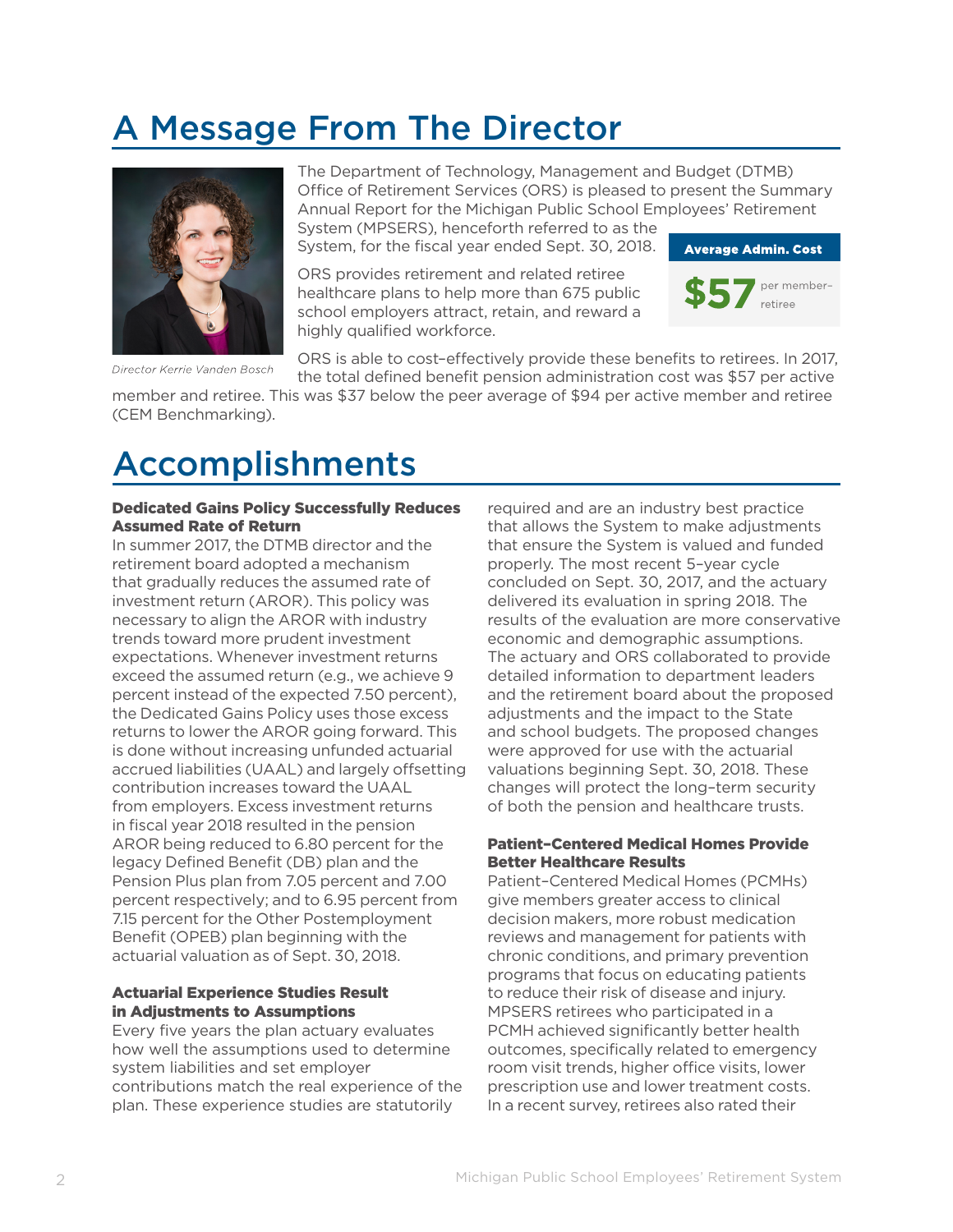## Accomplishments, continued

health plan and doctors significantly better if their primary care physician was designated a PCMH. ORS (with our vendors and consultants) highlighted the success of this initiative in a presentation at the IBM Watson Health Advantage Conference in May 2018.

#### Call Center Upgrade

ORS is modernizing its toll–free phone service from a dial–tone system to a modern voice– over–internet solution. This effort involved a sweeping overhaul of the existing software and hardware to ensure optimum performance, a redesign and rewrite of the call routing software, and improved security. Customers will reach a call agent more quickly because of streamlined menus and more automatic methods for authenticating the caller. ORS will have more flexibility in the way new menu options and associated queues are used for seasonal business topics. In total, the new system is more secure, more stable, provides a better experience for customers and gives ORS ways to adapt to changes in demand.

#### Redesign of Insurance Systems

In spring 2018, ORS successfully deployed the redesign of insurance eligibility and enrollment systems. The redesign applied a flexible rules–based approach to system development that allows ORS to update business rules to match insurance offerings, regulations or requirements more quickly. The new system improves both the customer and staff experience with insurance enrollment management. New customer–focused features include: per–person itemized enrollment cost, a shopping cart so customers can clearly understand their costs, printable bills available in miAccount, and online account management for COBRA enrollees.

#### Healthcare Contributions

On Dec. 20, 2017, the Michigan Supreme Court ruled that the healthcare contributions public school employees made between July 1, 2010, and Sept. 3, 2012, were unconstitutional and needed to be returned. ORS quickly collected and analyzed data to return more than \$554,000,000 from over 274,000 members to 707 school districts by Jan.

22, 2018. The school districts were highly responsive, navigated the payroll and tax adjustments, and returned the money to the members within a few months. ORS notified 230,737 members of their individual contribution amounts by email and responded to 5,595 phone calls and 6,370 messages.

#### Mobile Application Launch

ORS developed a mobile application for members and retirees of the defined benefit plans. The highlight of this new application is the ability to upload documents directly to ORS. This feature allows the user to take a picture of a form, birth certificate, or other insurance proof and send the document(s) securely to ORS, eliminating the need to locate a fax machine or rely on standard postal delivery. The application also allows ORS to send custom–crafted alerts and announcements to targeted user–types, based on their retirement system and account status. Active members will be able to estimate their pensions, update beneficiaries and dependents, and update contact information. Retirees will be able to manage their direct deposit, update tax withholdings, update dependents, and view their payment history.

#### Publications Redesign

ORS redesigned the publications for communicating important messages to members and retirees. The primary goal was to help customers understand their plan quickly and easily; a secondary goal was to modernize the design so customers would recognize that the publication is from ORS and be interested in reading them. Content was simplified, graphics were added, and visual elements were integrated into the material to balance the publication and reinforce information in an alternative format. The publications used during the mid–career and late–career workshops were converted to workbooks and developed in tandem with reinvigorated workshops designed to engage the audience in their own retirement planning. These workshops use activities to encourage audience participation, help them determine what actions they need to consider before retirement, and give a place to record those actions and ideas.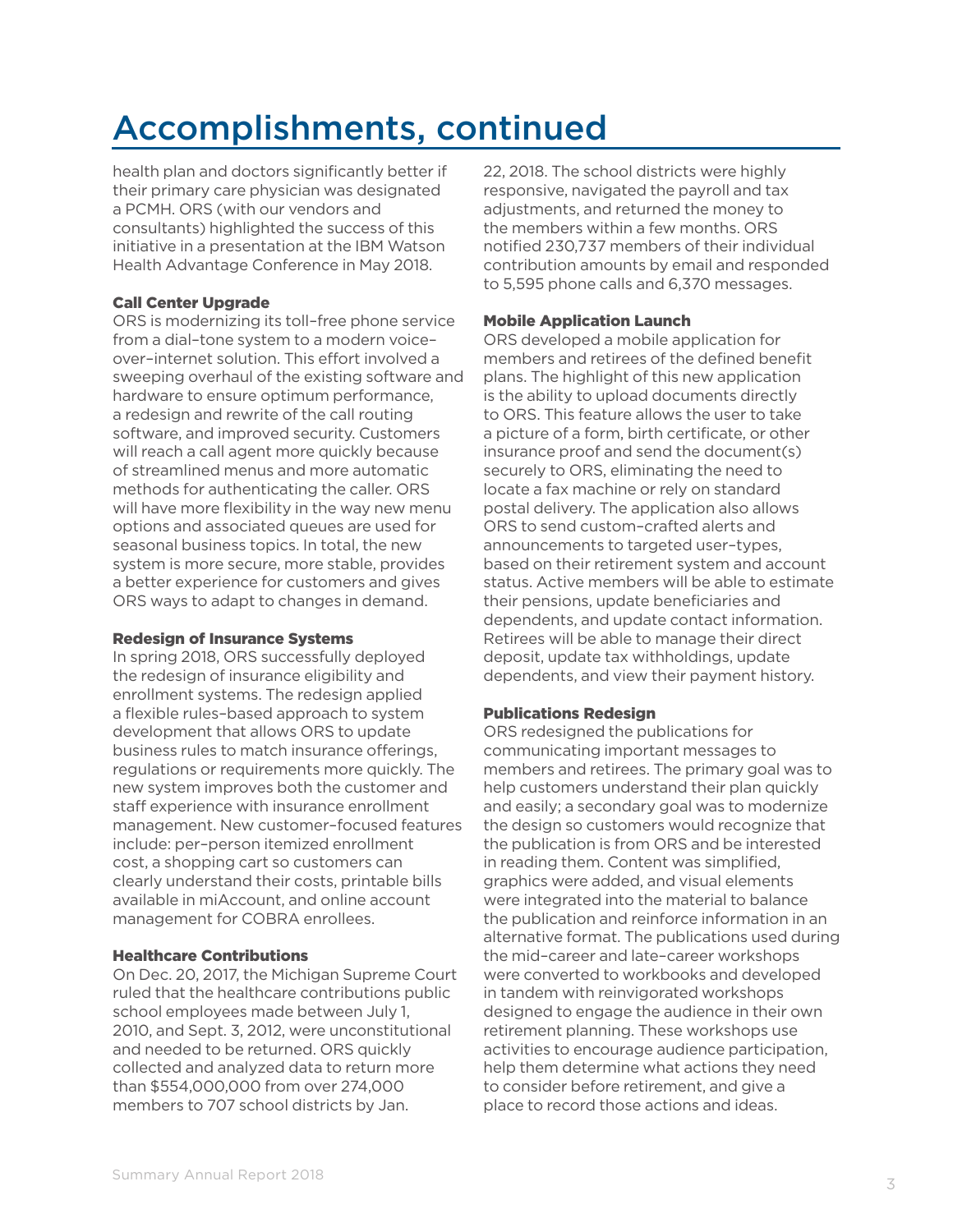### Accomplishments, continued

#### System Reform

In July 2017, Public Act (PA) 92 was signed into law. In fiscal year 2018, ORS completed the second and third phase of implementation, including the introduction of the Pension Plus 2 plan, the remodeling of the new member retirement plan election process, and changes to the employer match for Defined Contribution participants. Phase two testing was deployed on Feb. 2, 2018. In addition to the technology changes, ORS revised letters, publications, websites, and online e–learning modules, while communicating the changes to members and employers. Phase three changes included modernizing survivor option factor tables for all plans.

#### Phase three testing was completed ahead of schedule and deployed on Sept. 18, 2018.

#### Imaging Enhancements

The ORS team depends on images of customer correspondence. These images are carefully indexed and stored in a way that call agents and processors can access them quickly and easily. This year, significant upgrades of both the hardware and the software applications for document storage and retrieval were completed and will ensure that this system is stable and secure for years to come. A pivotal change was a move away from a complex, custom–built solution to more standardized tools that are easier to maintain.

### Honors

#### Government Finance Officers Association Award

The Government Finance Officers Association (GFOA) of the United States and Canada awarded the retirement system with the Certificate of Achievement for Excellence in Financial Reporting for our fiscal year 2017 Comprehensive Annual Financial Report (CAFR). This marks the 27th consecutive year ORS has received this prestigious award.

#### Public Pension Standards Award

ORS was awarded the 2018 Standards Award from the Public Pension Coordinating Councils Standards Program (PPCC) for both funding and administration. ORS has received this award every year since 2004. The PPCC Standards reflect expectations for public retirement system management and administration and serve as a benchmark for all defined benefit public plans to be measured.

### About the Michigan Public School Employees' Retirement System

This report is issued in compliance with the Public Employee Retirement System Investment Act, 1965 PA 314, and the Public School Employees Retirement Act, 1980 PA 300, both as amended. The contents come from the complete MPSERS 2018 CAFR, available on our website at **michigan.gov/orsschools**, the Annual Actuarial Valuations as of Sept. 30, 2018, the 5–Year Actuarial Experience Study covering the period Oct. 1, 2012, through Sept. 30, 2017, and additional analysis performed after Sept. 30, 2018.

Public school employees' pensions are protected by Michigan's Constitution. The System's net assets are held in trust to meet future benefit payments.

The state treasurer is the investment fiduciary and custodian of all investments of the System pursuant to state law.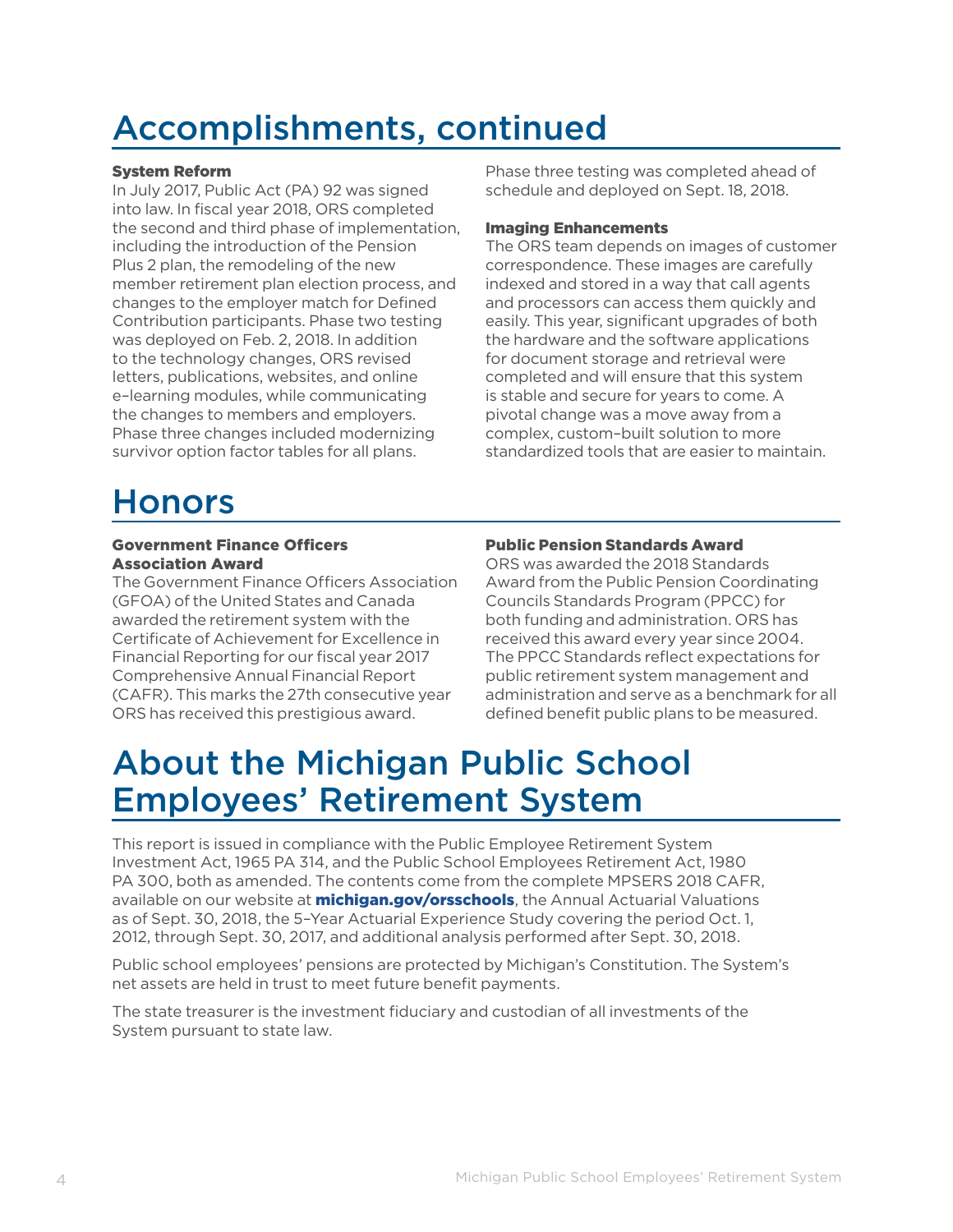### Executive Summary

The present value of the assets as of Sept. 30, 2018, was \$56.7 billion for pension and OPEB, and the total actuarial accrued liability (AAL) was \$97.1 billion resulting in a total UAAL of \$40.4 billion.

The System's assets increased by \$4.3 billion in fiscal year 2018. Asset increases were primarily due to positive investment experience and contributions from employers and employees. The AAL for pension and OPEB increased by \$6.8 billion primarily due to assumption changes adopted with the most recent actuarial experience study and the reduction in the AROR for pension and OPEB due to the dedicated gains policy. The pension AROR was reduced to 6.80 percent from 7.05 percent for the legacy DB (Basic and MIP) plans and 7.00 percent for the Pension Plus plan. The OPEB AROR was reduced to 6.95 percent from 7.15 percent.

While overall experience was positive in 2018, the pension

#### Statement of Assets and Liabilities

| <b>FY 2018</b>          | <b>Pension</b> <sup>1</sup> | OPEB <sup>2</sup> |
|-------------------------|-----------------------------|-------------------|
| AAL                     | \$83.375.340.066            | \$13.748.938.948  |
| Present Value of Assets | \$50,630,333,694            | \$6,089,485,632   |
| UAAL                    | \$32,745,006,372            | \$7,659,453,316   |
| Funding Ratio           | 60.70%                      | 44.29%            |
|                         |                             |                   |
| <b>FY 2017</b>          | Pension <sup>3</sup>        | OPEB <sup>4</sup> |
| AAL                     | \$76,693,475,788            | \$13,587,700,412  |
| Present Value of Assets | \$47,255,286,564            | \$5,177,774,602   |
| UAAL                    | \$29,438,189,224            | \$8,409,925,810   |
| Funding Ratio           | 61.62%                      | 38.11%            |

1. 2018 MPSERS Pension Actuarial Valuation, Page B–1.

2. 2018 MPSERS OPEB Actuarial Valuation, Page A–2.

3. 2017 MPSERS Pension Actuarial Valuation, Page B–1.

4. 2017 MPSERS OPEB Actuarial Valuation, Page A–2.

funding ratio declined slightly by 0.92 percentage points as a result of the assumption changes noted above. If not for these assumption changes, the pension funding ratio would have improved 1.68 percentage points. The OPEB funding ratio improved by 6.18 percentage points due to continued positive experience in the retiree health care plan.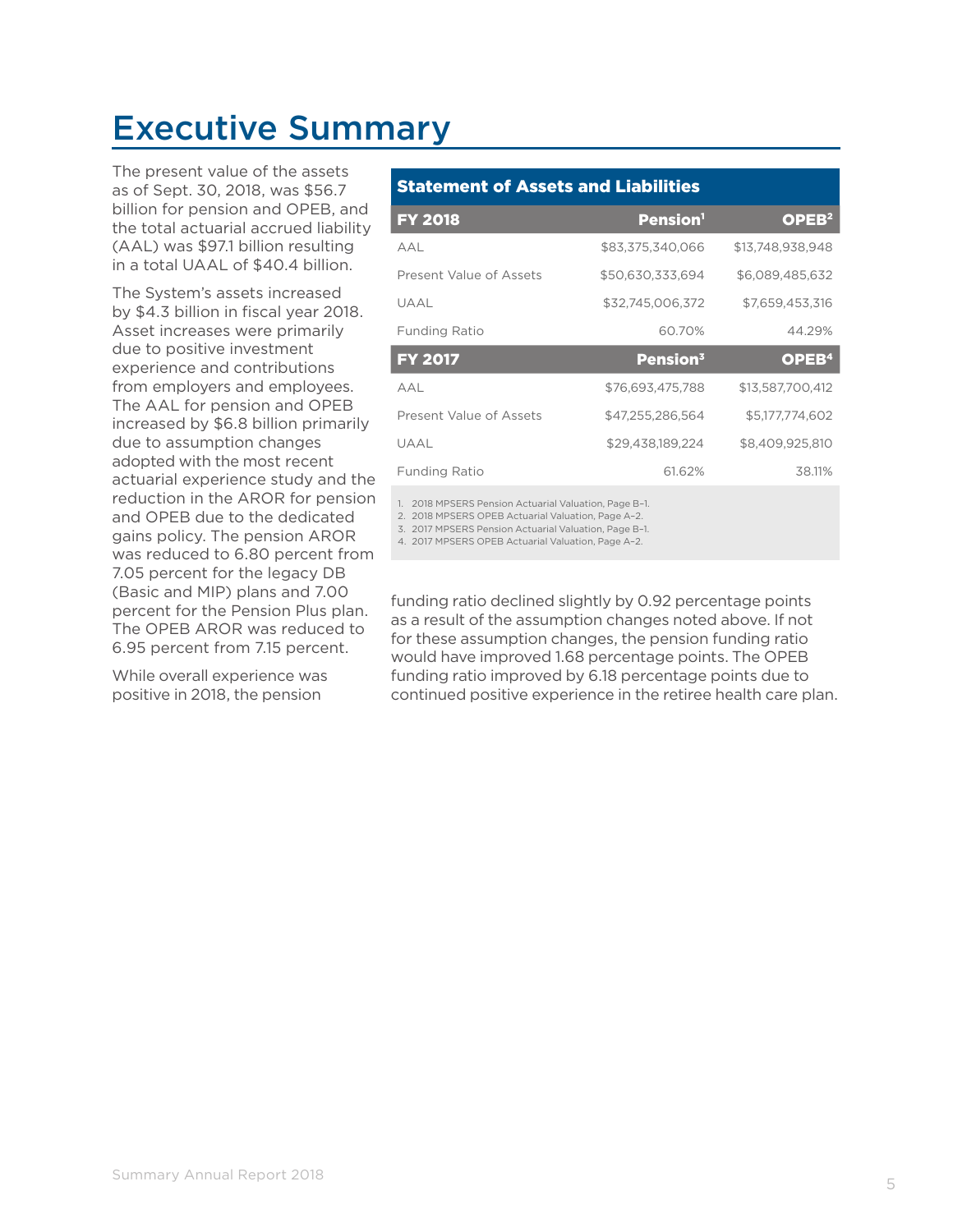## Membership

#### Members of this defined benefit plan include employees of:

- K–12 public school districts
- Intermediate school districts
- District libraries
- Public school academies/Charter schools
- Community colleges

#### In some instances, membership includes certain employees who began working for the following universities before Jan. 1, 1996:

- Central Michigan University
- Eastern Michigan University
- Ferris State University
- **Lake Superior State University**
- Michigan Technological University
- Northern Michigan University
- Western Michigan University

#### Plan Membership and Retirement Allowances as of Sept. 30, 2018

#### Membership<sup>1</sup>

| Retirees and Beneficiaries Currently Receiving Benefits                                                                                                                                                   |             |
|-----------------------------------------------------------------------------------------------------------------------------------------------------------------------------------------------------------|-------------|
| <b>Regular Benefits</b>                                                                                                                                                                                   | 192,296     |
| <b>Survivor Benefits</b>                                                                                                                                                                                  | 18,252      |
| Disability Benefits                                                                                                                                                                                       | 6,070       |
| <b>Total</b>                                                                                                                                                                                              | 216,618     |
| <b>Current Employees</b>                                                                                                                                                                                  |             |
| Vested                                                                                                                                                                                                    | 99,009      |
| Non-vested                                                                                                                                                                                                | 108,723     |
| Total <sup>2</sup>                                                                                                                                                                                        | 207,732     |
| <b>Inactive Employees</b>                                                                                                                                                                                 |             |
| Entitled to benefits and not yet receiving them                                                                                                                                                           | 18.598      |
| <b>Total All Members</b>                                                                                                                                                                                  | 442,948     |
| 1. CAFR for the fiscal year ended Sept. 30, 2018, Page 23.<br>2. Includes DB members who converted to the Defined Contribution (DC) plan and employees<br>who elected to participate only in the DC plan. |             |
| <b>Retirement Allowances<sup>3</sup></b>                                                                                                                                                                  |             |
| Average annual retirement allowance                                                                                                                                                                       | \$22,930    |
| Total annual retirement allowances being paid<br>(in thousands)                                                                                                                                           | \$4,967,055 |

3. Pension Actuarial Valuation for the fiscal year ended Sept. 30, 2018, Page D–2.

### Assets and Liabilities

The System's total assets on a market basis as of Sept.30, 2018, were \$59.2 billion, mostly composed of cash, investments, and contributions due from employers.

Total liabilities as of Sept. 30, 2018, were \$2.8 billion and include accounts payable, unearned revenue, and obligations under securities lending.

Total net assets held in trust for pension and OPEB increased \$4.3 billion from the previous year.

#### Assets and Liabilities<sup>1</sup> (Dollars In Thousands) (Combined Pension and OPEB)

| <b>Assets</b>                               |    | <b>FY 2017</b> |     | <b>FY 2018</b> |
|---------------------------------------------|----|----------------|-----|----------------|
| Cash                                        | \$ | 149,556        | \$  | 104,050        |
| Receivables                                 |    | 407,445        |     | 373,671        |
| Investments                                 |    | 52,417,070     |     | 56,180,698     |
| Securities Lending Collateral               |    | 3.329.249      |     | 2.549.816      |
| <b>Total Assets</b>                         | S  | 56,303,321     | \$. | 59,208,235     |
| <b>Liabilities</b>                          |    | <b>FY 2017</b> |     | <b>FY 2018</b> |
| Warrants Outstanding                        | \$ | 717            | \$  |                |
| Unearned Revenue                            |    | 2.526          |     | 2.733          |
| Accounts Payable and Other Liabilities      |    | 783.146        |     | 200.259        |
| <b>Obligations Under Securities Lending</b> |    | 3.327.374      |     | 2,550,504      |
| <b>Total Liabilities</b>                    |    | 4,113,763      |     | 2,753,495      |
| <b>Net Assets</b>                           |    | 52,189,558     |     | 56,454,740     |

1. CAFR for the fiscal year ended Sept. 30, 2018, Page 17. Liabilities in this context are exclusive of AAL for pension and OPEB.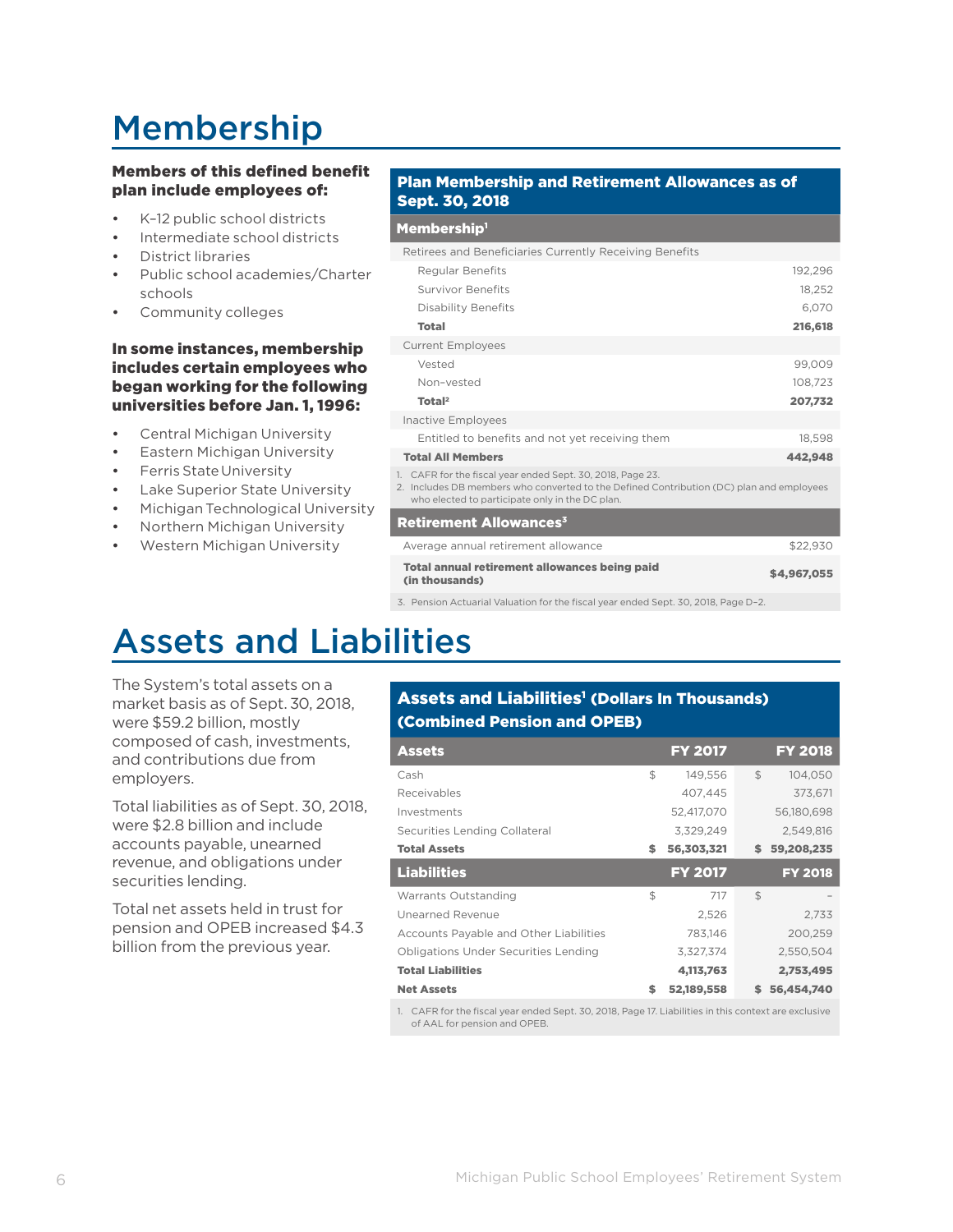### Revenue and Expenditures, Change in Net Assets

The reserves needed to finance pension and OPEB are accumulated through the collection of employer and employee contributions including earnings on investments.

Contributions and net investment income for fiscal year 2018 totaled \$9.9 billion. The primary expenses of the System include the payment of pension benefits to members and beneficiaries, payment for health, dental and vision benefits, refunds of contributions to former members, and the cost of administering the System.

| <b>Additions and Deductions<sup>1</sup> (Dollars In Thousands)</b> |    |                |                |                |
|--------------------------------------------------------------------|----|----------------|----------------|----------------|
| <b>Additions</b>                                                   |    | <b>FY 2017</b> |                | <b>FY 2018</b> |
| Member Contributions                                               | \$ | 642.237        | $\mathfrak{L}$ | 603.739        |
| <b>Employer Contributions</b>                                      |    | 3.193.612      |                | 3,455,217      |
| Other Governmental Contributions                                   |    | 5              |                | 96.708         |
| Net Investment Income (Loss)                                       |    | 6,177,748      |                | 5.730.759      |
| Miscellaneous Income                                               |    | 987            |                | 600            |
| <b>Total Additions</b>                                             | \$ | 10,014,589     | \$.            | 9,887,023      |
| <b>Deductions</b>                                                  |    | <b>FY 2017</b> |                | <b>FY 2018</b> |
| <b>Pension Benefits</b>                                            | \$ | 4,806,971      | $\mathbb{S}$   | 4,934,697      |
| <b>Healthcare Benefits</b>                                         |    | 548.258        |                | 477,066        |
| Refunds & Transfers to Other Systems                               |    | 580,073        |                | 28,977         |
| Administrative and Other Expenses                                  |    | 182,488        |                | 181,101        |
| <b>Total Deductions</b>                                            | \$ | 6,117,789      | \$             | 5,621,841      |
| <b>Net Position</b>                                                |    | <b>FY 2017</b> |                | <b>FY 2018</b> |
| Net Increase (Decrease) in Net Position                            | \$ | 3.896.800      | \$             | 4.265.182      |
| Beginning of Year                                                  |    | 48.292.758     |                | 52.189.558     |
| <b>End of Year</b>                                                 | \$ | 52,189,558     |                | 56,454,740     |
|                                                                    |    |                |                |                |

1. CAFR for the fiscal year ended Sept. 30, 2018, Page 18.



#### **Revenue**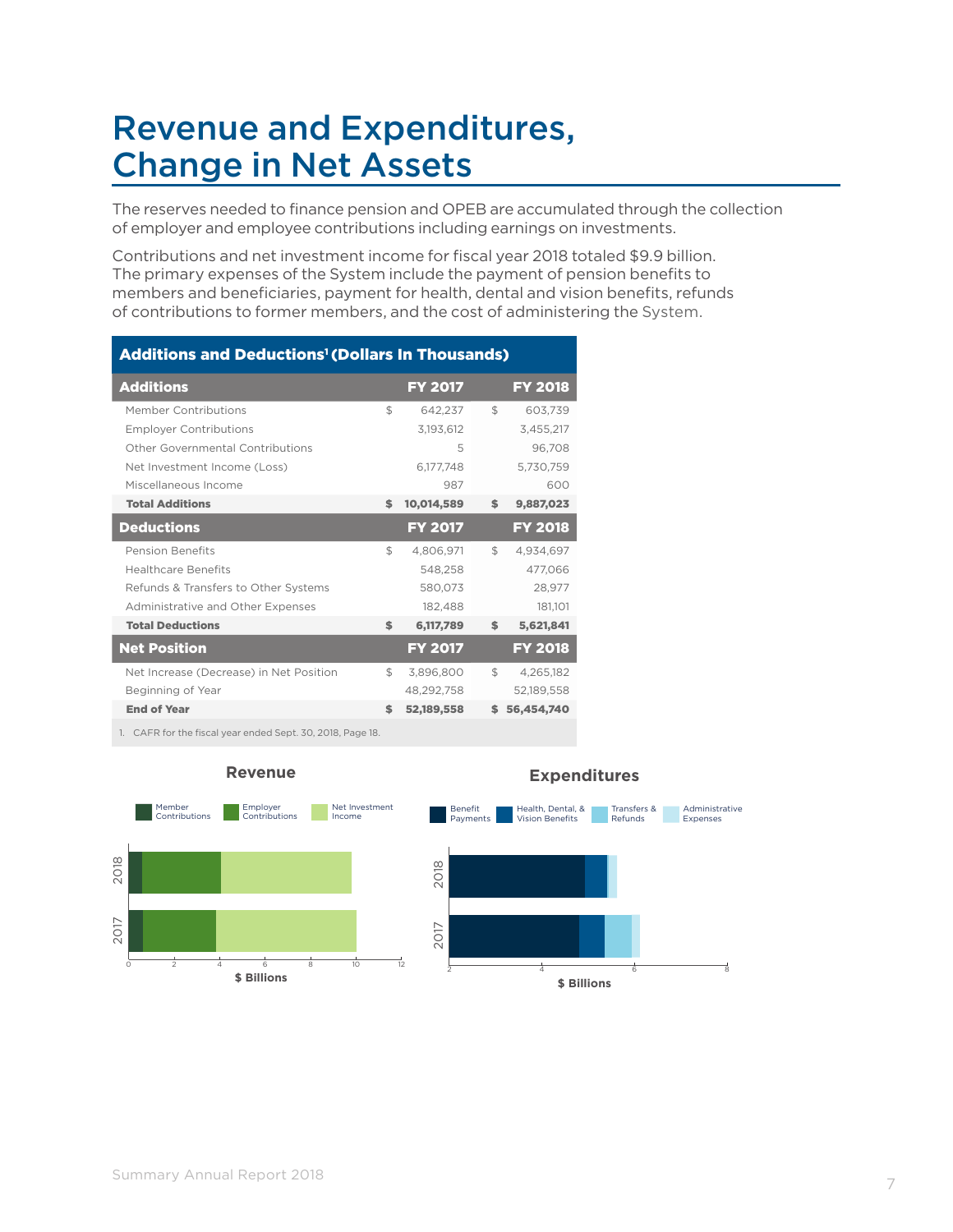## 2018 Plan Expenditures

| Plan Expenses for Fiscal Year Ended Sept. 30, 2018 <sup>1</sup>                                                                                                                                     |                |                |
|-----------------------------------------------------------------------------------------------------------------------------------------------------------------------------------------------------|----------------|----------------|
| <b>Pension Plan Administrative and Other Expenses</b>                                                                                                                                               |                | <b>Dollars</b> |
| These expenditures are the administrative costs of running the retirement system and are paid by DTMB-Office of Retirement Services and DTMB-Financial<br>Services through an annual appropriation. |                |                |
| <b>Personnel Services</b>                                                                                                                                                                           |                |                |
| <b>Staff Salaries</b>                                                                                                                                                                               | \$             | 4,458,768      |
| <b>Retirement and Social Security</b>                                                                                                                                                               |                | 2,374,744      |
| <b>Other Fringe Benefits</b>                                                                                                                                                                        |                | 808,844        |
| <b>Subtotal</b>                                                                                                                                                                                     | \$             | 7,642,356      |
| <b>Professional Services</b>                                                                                                                                                                        |                |                |
| Accounting                                                                                                                                                                                          | $\updownarrow$ | 1,812,619      |
| Actuarial                                                                                                                                                                                           |                | 362,314        |
| <b>Attorney General</b>                                                                                                                                                                             |                | 347,843        |
| Audit                                                                                                                                                                                               |                | 399,573        |
| Consulting                                                                                                                                                                                          |                | 269,779        |
| Medical                                                                                                                                                                                             |                | 372,157        |
| <b>Subtotal</b>                                                                                                                                                                                     | \$             | 3,564,285      |
| <b>Building and Equipment</b>                                                                                                                                                                       |                |                |
| <b>Building Rentals</b>                                                                                                                                                                             | \$             | 1,390,705      |
| Equipment Purchase, Maintenance, and Rentals                                                                                                                                                        |                | 49,300         |
| <b>Subtotal</b>                                                                                                                                                                                     | \$             | 1,440,005      |
| Miscellaneous                                                                                                                                                                                       |                |                |
| Travel and Board Meetings (Excluding Travel and Education for Board Members)                                                                                                                        | \$             | 24,920         |
| Office Supplies                                                                                                                                                                                     |                | 13,186         |
| Postage, Telephone, and Other                                                                                                                                                                       |                | 2,149,845      |
| Printing                                                                                                                                                                                            |                | 302,691        |
| <b>Technological Support</b>                                                                                                                                                                        |                | 10,812,148     |
| <b>Subtotal</b>                                                                                                                                                                                     |                | 13,302,789     |
| <b>Travel and Education for Board Members</b>                                                                                                                                                       |                | 2,525          |
| <b>Total Administrative and Other Expenses</b>                                                                                                                                                      | \$             | 25,951,960     |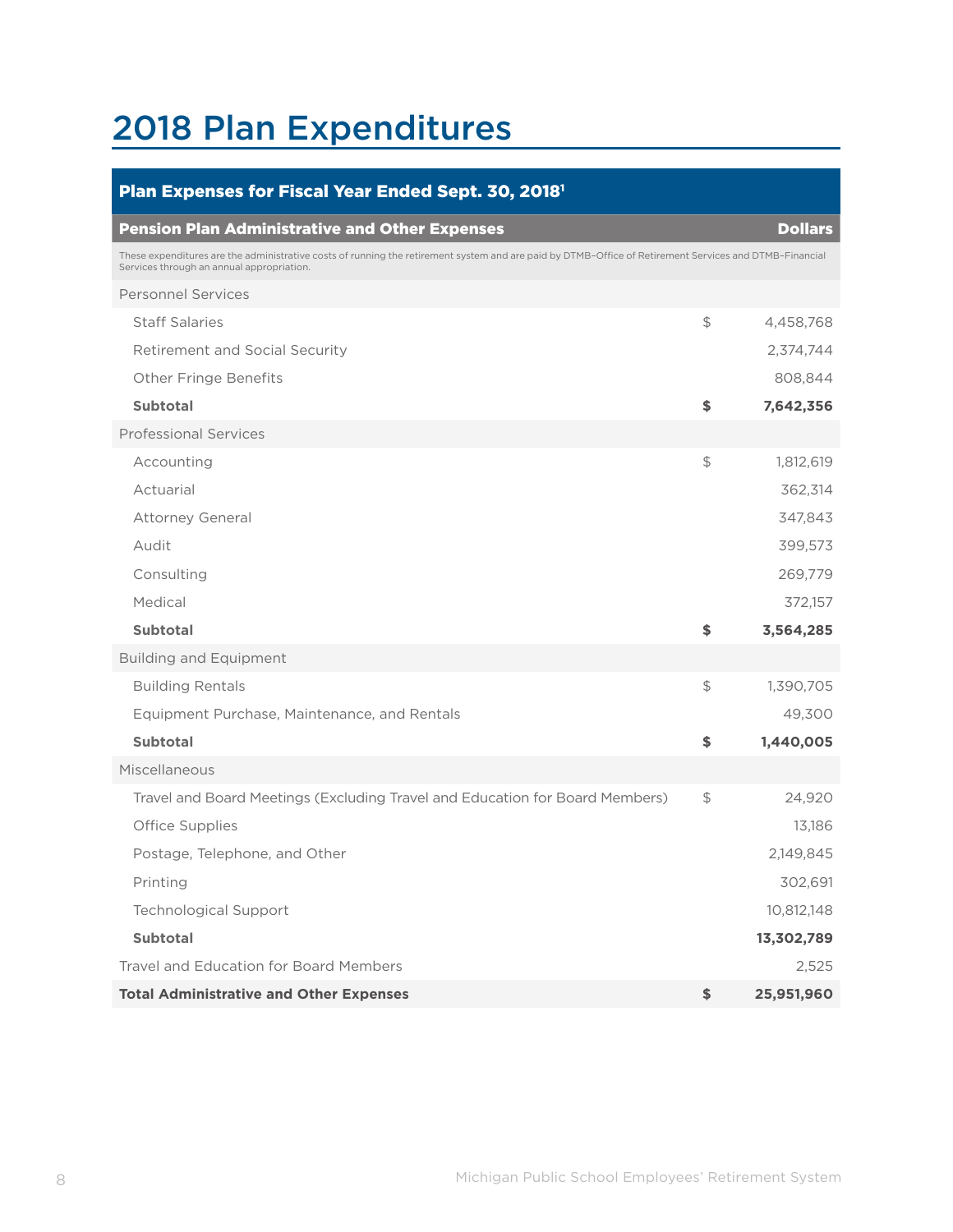### 2018 Plan Expenditures, Continued

| <b>Health, Dental, and Vision Plan Administrative Expenses</b>                                                                                                                             |                                | <b>Dollars</b>  |
|--------------------------------------------------------------------------------------------------------------------------------------------------------------------------------------------|--------------------------------|-----------------|
| These expenditures are for self-insurance of the health and dental plans, and are paid from the retirement system's trust fund.                                                            |                                |                 |
| <b>Staff Salaries</b>                                                                                                                                                                      | $\textcircled{\scriptsize{+}}$ | 2,451,758       |
| <b>Health Fees</b>                                                                                                                                                                         |                                | 145,701,196     |
| Dental Fees                                                                                                                                                                                |                                | 5,436,879       |
| Vision Fees                                                                                                                                                                                |                                | 99,029          |
| <b>Total Health, Dental, and Vision Administrative Expenses</b>                                                                                                                            | \$                             | 153,688,862     |
| <b>Investment Expenses</b>                                                                                                                                                                 |                                | <b>Dollars</b>  |
| These expenditures are related to the Department of Treasury's Bureau of Investments for managing the retirement system's assets, and are paid from the<br>retirement system's trust fund. |                                |                 |
| Real Estate Operating Expenses                                                                                                                                                             | $\textcircled{\scriptsize{+}}$ | 3,060,923       |
| <b>Securities Lending Expenses</b>                                                                                                                                                         |                                | 54,123,817      |
| Other Investment Expenses                                                                                                                                                                  |                                |                 |
| <b>ORS-Investment Expenses</b>                                                                                                                                                             |                                | 13,769,138      |
| <b>Custody Fees</b>                                                                                                                                                                        |                                | 1,286,761       |
| Management Fees                                                                                                                                                                            |                                | 208,512,376     |
| Research Fees                                                                                                                                                                              |                                | 4,036,704       |
| <b>Total Investment Expenses</b>                                                                                                                                                           | \$                             | 284,789,719     |
| <b>Benefits Paid to Members</b>                                                                                                                                                            |                                | <b>Dollars</b>  |
| These were the retirement benefits paid to members of the retirement system during the 2018 fiscal year.                                                                                   |                                |                 |
| <b>Pension Benefits</b>                                                                                                                                                                    | $\mathfrak{P}$                 | 4,934,696,520   |
| <b>Health Benefits</b>                                                                                                                                                                     |                                | 402,688,977     |
| Dental/Vision Benefits                                                                                                                                                                     |                                | 74,377,251      |
| Refunds of Member Contributions                                                                                                                                                            |                                | 28,976,528      |
| <b>Total Payments to Members</b>                                                                                                                                                           | \$                             | 5,440,739,276   |
| <b>Soft Dollar Expenses<sup>2</sup></b>                                                                                                                                                    |                                | <b>Dollars</b>  |
| These expenditures are for research provided by the retirement system's service providers and are incorporated into the brokerage fees and commissions.                                    |                                |                 |
| Bass Trading International Group (BTIG)                                                                                                                                                    |                                |                 |
| Macro Mayens Newsletter                                                                                                                                                                    | \$                             | 13,471          |
| High Tech Strategist                                                                                                                                                                       |                                | 115             |
| <b>Total Soft Dollar Expenditures</b>                                                                                                                                                      | \$                             | 13,586          |
| <b>Total of All Sections</b>                                                                                                                                                               |                                | \$5,905,183,403 |
| 1. DTMB-Financial Services report.<br>2. Department of Treasury, Bureau of Investments report.                                                                                             |                                |                 |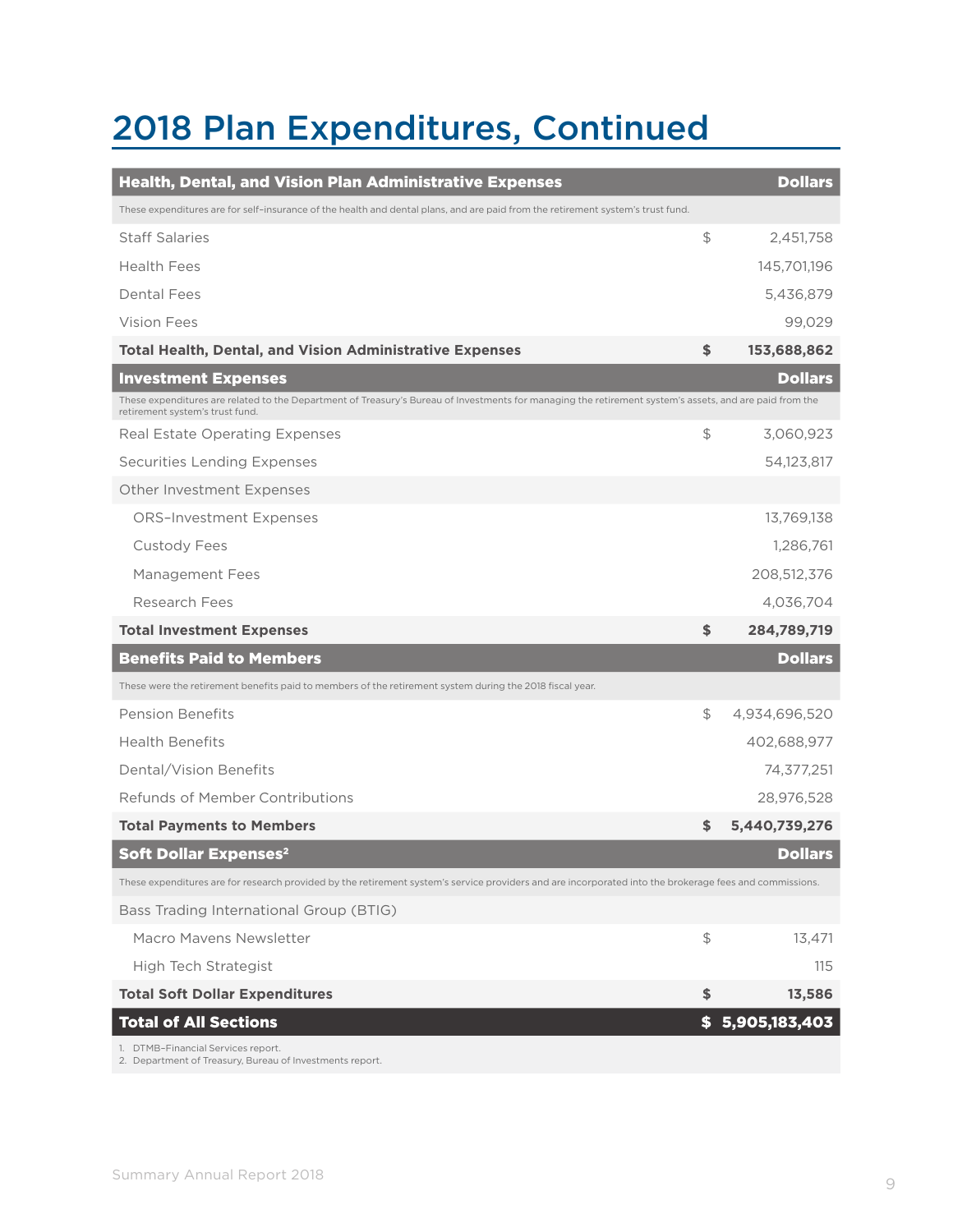## 2019 Budget for Plan Expenditures

| Budget for Plan Expenses for Fiscal Year Ending Sept. 30, 2019 <sup>1</sup>                                                                                                                          |    |                |  |
|------------------------------------------------------------------------------------------------------------------------------------------------------------------------------------------------------|----|----------------|--|
| <b>Pension Plan Administrative and Other Expenses</b>                                                                                                                                                |    | <b>Dollars</b> |  |
| These expenditures are the administrative costs of running the retirement system and are paid by DTMB-<br>Office of Retirement Services and DTMB-Financial Services through an annual appropriation. |    |                |  |
| <b>Personnel Services</b>                                                                                                                                                                            |    |                |  |
| <b>Staff Salaries</b>                                                                                                                                                                                | \$ | 3,908,592      |  |
| Retirement and Social Security                                                                                                                                                                       |    | 3,338,914      |  |
| <b>Other Fringe Benefits</b>                                                                                                                                                                         |    | 1,234,254      |  |
| <b>Subtotal</b>                                                                                                                                                                                      | \$ | 8,481,760      |  |
| <b>Professional Services</b>                                                                                                                                                                         |    |                |  |
| Accounting                                                                                                                                                                                           | \$ | 2,084,512      |  |
| Actuarial                                                                                                                                                                                            |    | 507,297        |  |
| <b>Attorney General</b>                                                                                                                                                                              |    | 313,059        |  |
| Audit                                                                                                                                                                                                |    | 505,000        |  |
| Consulting                                                                                                                                                                                           |    | 371,048        |  |
| Medical                                                                                                                                                                                              |    | 488,662        |  |
| <b>Subtotal</b>                                                                                                                                                                                      | \$ | 4,269,577      |  |
| <b>Building and Equipment</b>                                                                                                                                                                        |    |                |  |
| <b>Building Rentals</b>                                                                                                                                                                              | \$ | 1,023,725      |  |
| Equipment Purchase, Maintenance, and Rentals                                                                                                                                                         |    | 85,654         |  |
| <b>Subtotal</b>                                                                                                                                                                                      | \$ | 1,109,379      |  |
| Miscellaneous                                                                                                                                                                                        |    |                |  |
| Travel and Board Meetings (Excluding Travel and Education for Board Members)                                                                                                                         | \$ | 66,947         |  |
| Office Supplies                                                                                                                                                                                      |    | 22,914         |  |
| Postage, Telephone, and Other                                                                                                                                                                        |    | 1,483,618      |  |
| Printing                                                                                                                                                                                             |    | 267,107        |  |
| <b>Technological Support</b>                                                                                                                                                                         |    | 12,095,433     |  |
| <b>Subtotal</b>                                                                                                                                                                                      |    | 13,936,019     |  |
| Travel and Education for Board Members                                                                                                                                                               |    | 3,106          |  |
| <b>Total Administrative and Other Expenses</b>                                                                                                                                                       | \$ | 27,799,841     |  |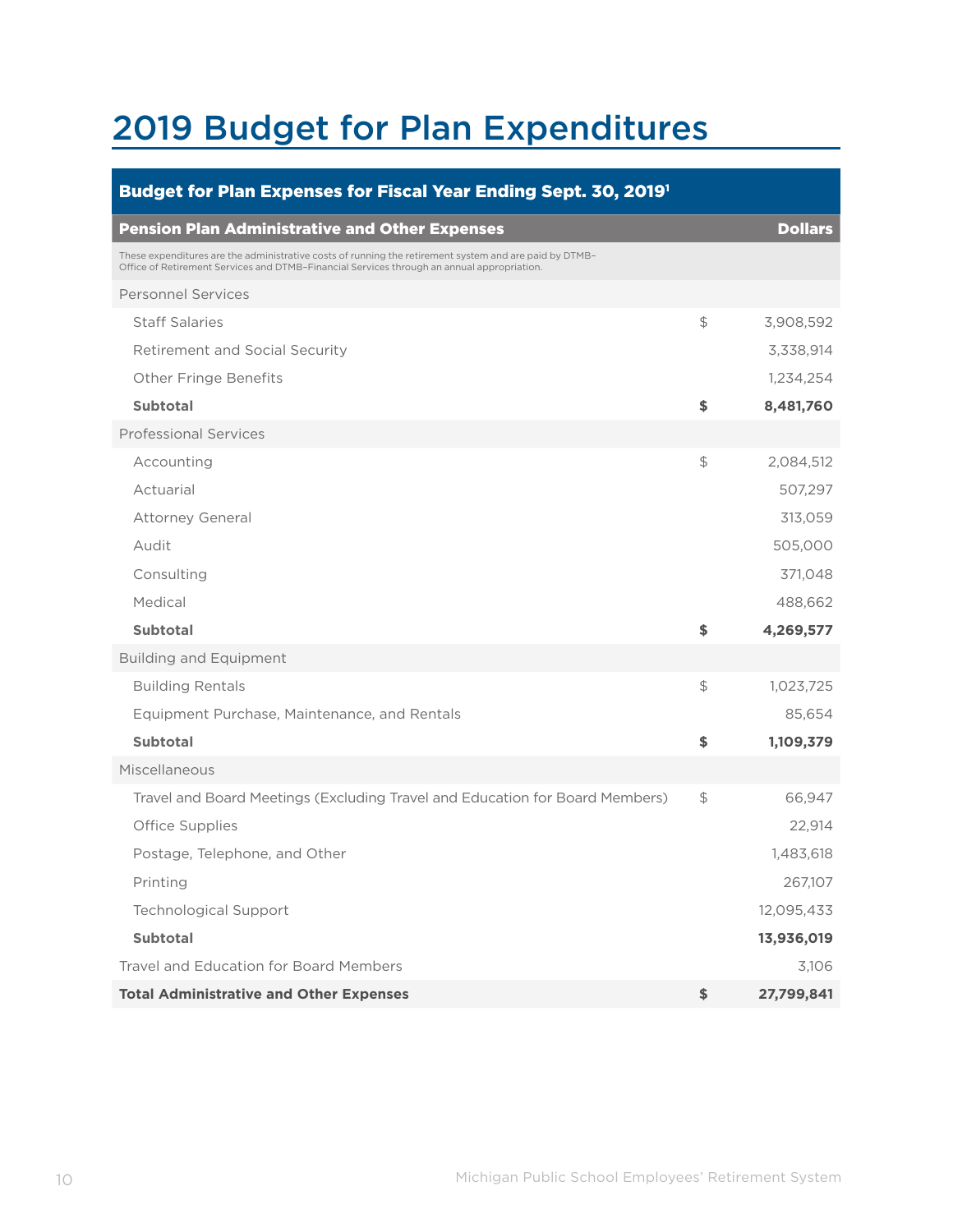### 2019 Budget Continued

| <b>Health, Dental, and Vision Plan Administrative Expenses</b>                                                                                                                            |                | <b>Dollars</b> |
|-------------------------------------------------------------------------------------------------------------------------------------------------------------------------------------------|----------------|----------------|
| These expenditures are for self-insurance of the health and dental plans, and are paid from the retirement system's trust fund.                                                           |                |                |
| <b>Staff Salaries</b>                                                                                                                                                                     | \$             | 2,149,231      |
| <b>Health Fees</b>                                                                                                                                                                        |                | 142,787,172    |
| Dental Fees                                                                                                                                                                               |                | 6,143,673      |
| Vision Fees                                                                                                                                                                               |                | 100,000        |
| <b>Total Health, Dental, and Vision Administrative Expenses</b>                                                                                                                           | \$             | 151,180,076    |
| <b>Investment Expenses</b>                                                                                                                                                                |                | <b>Dollars</b> |
| These expenditures are related to the Department of Treasury's Bureau of Investments for managing the retirement system's assets and are paid from the<br>retirement system's trust fund. |                |                |
| Real Estate Operating Expenses                                                                                                                                                            | \$             | 3,795,545      |
| <b>Securities Lending Expenses</b>                                                                                                                                                        |                | 67,113,533     |
| Other Investment Expenses                                                                                                                                                                 |                |                |
| <b>ORS-Investment Expenses</b>                                                                                                                                                            |                | 17,073,731     |
| <b>Custody Fees</b>                                                                                                                                                                       |                | 1,595,584      |
| Management Fees                                                                                                                                                                           |                | 258,555,346    |
| Research Fees                                                                                                                                                                             |                | 5,005,513      |
| <b>Total Investment Expenses</b>                                                                                                                                                          | \$             | 353, 139, 252  |
| <b>Benefits Paid to Members</b>                                                                                                                                                           |                | <b>Dollars</b> |
| These are the projected retirement benefits paid to members of the retirement system.                                                                                                     |                |                |
| <b>Pension Benefits</b>                                                                                                                                                                   | $\mathfrak{L}$ | 5,082,737,416  |
| <b>Health Benefits</b>                                                                                                                                                                    |                | 370,473,859    |
| Dental/Vision Benefits                                                                                                                                                                    |                | 68,427,071     |
| Refunds of Member Contributions                                                                                                                                                           |                | 24.004.243     |
| <b>Total Payments to Members</b>                                                                                                                                                          | \$             | 5,545,642,588  |
| <b>Soft Dollar Expenses<sup>2</sup></b>                                                                                                                                                   |                | <b>Dollars</b> |
| These expenditures are for research provided by the retirement system's service providers and are incorporated into the brokerage fees and commissions.                                   |                |                |
| Bass Trading International Group (BTIG)                                                                                                                                                   |                |                |
| Macro Mayens Newsletter                                                                                                                                                                   | \$             | 13,471         |
| High Tech Strategist                                                                                                                                                                      |                | 115            |
| <b>Total Soft Dollar Expenditures</b>                                                                                                                                                     | \$             | 13,586         |
| <b>Total of All Sections</b>                                                                                                                                                              | \$             | 6,077,775,343  |
| 1. DTMB-Financial Services report.<br>2. Department of Treasury, Bureau of Investments report.                                                                                            |                |                |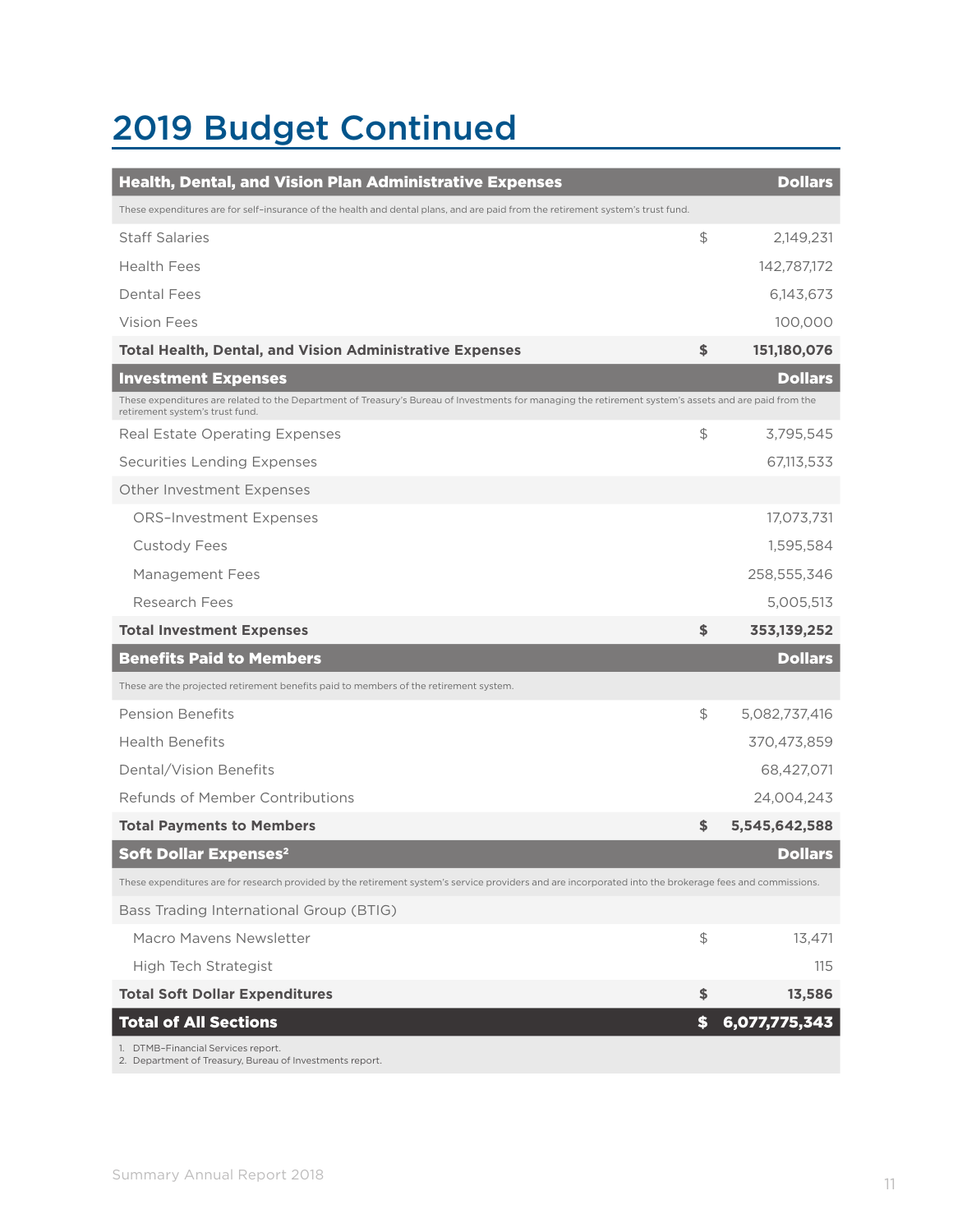### Assumed and Actual Investment Returns

This section includes the additional investment return disclosures established by PA 92 of 2017 which are due by April 1 in the year following an actuarial experience study. The additional information is the 15– and 20–year actual investment returns and forecasted investment returns at specified probability levels.

The state treasurer administers all of the System's investments in accordance with the Public Employee Retirement System Investment Act, PA 314 of 1965. The main objective is maximizing the rate of return while meeting the actuarial assumptions through maintaining a diverse portfolio, eliminating unnecessary risks, and investing prudently.

The AROR is a key assumption used by the plan actuary in determining the employer contribution rates each year. Due to the adoption of the dedicated gains policy by the retirement board and the DTMB director combined with positive investment experience in fiscal year 2018, the AROR for the legacy DB plans was reduced from 7.05 percent to 6.80 percent. The AROR for the Pension Plus plan was reduced from 7.00 percent to 6.80 percent. The AROR for the Pension Plus 2 plan



1. MPSERS 5–Year Experience Study, Oct. 1, 2012, through Sept. 30, 2017, Page A–7.

2. Department of Treasury, Bureau of Investments report.

3. MPSERS 5–Year Experience Study, Oct. 1, 2012, through Sept. 30, 2017, Page A–6.

remains at 6.00 percent. The actual rate of investment return for the pension plan in fiscal year 2018 was 11.08 percent.

The dedicated gains policy reduced the AROR for OPEB from 7.15 percent to 6.95 percent. The actual rate of investment return for OPEB was 11.05 percent.

All changes to the AROR are reflected in the Sept. 30, 2018, actuarial valuations, but for comparison with current year investment results, the prior–year assumptions are presented in the chart.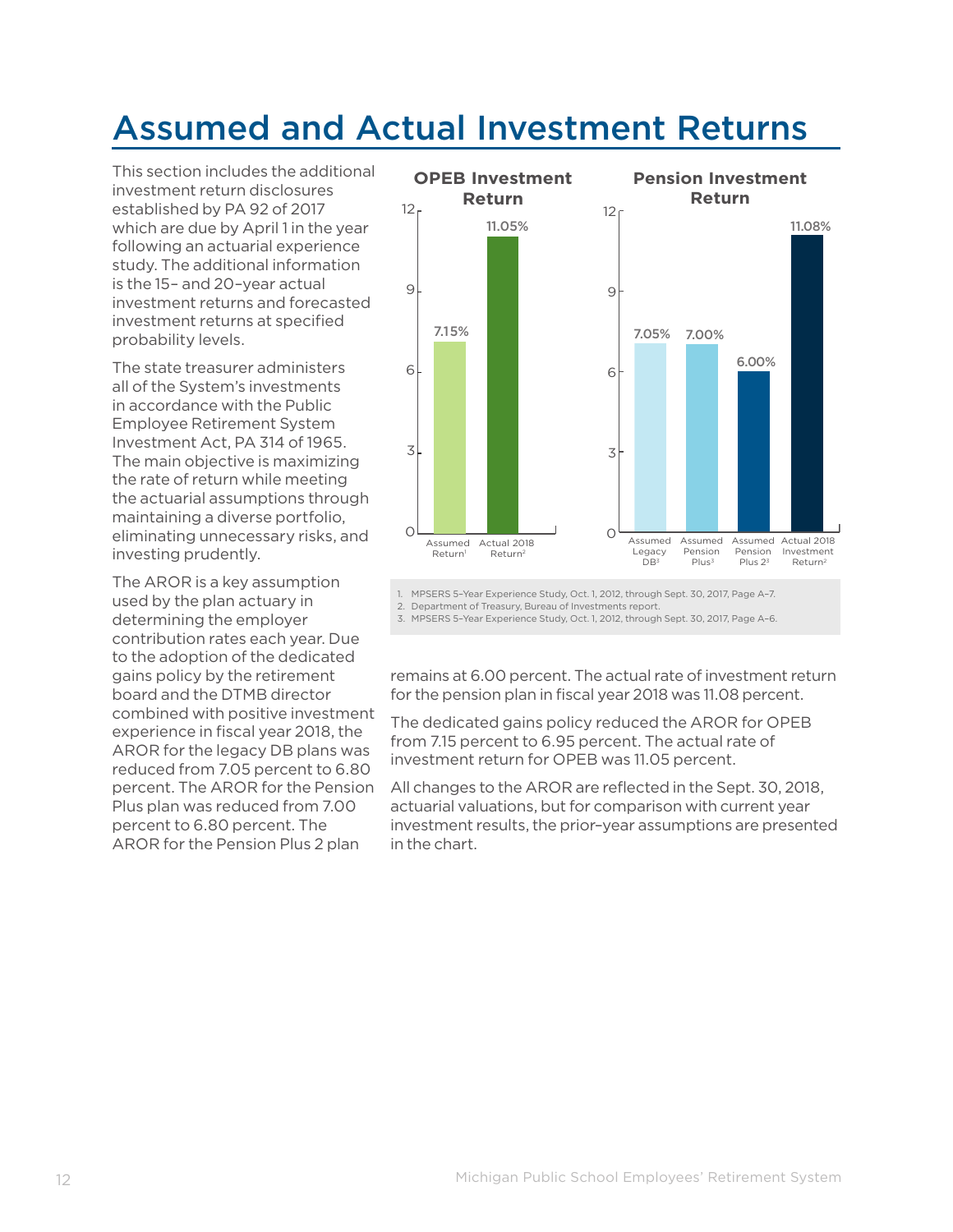### Historical Investment Returns

Historical investment returns for both pension and OPEB are presented in the following charts. Because MPSERS OPEB is in the early stages of prefunding, longer–term investment results are not available. Over time, as the plan gains more experience, 10–, 15–, and 20–year investment returns will be reported.



### **Pension Historical Investment Returns For 20181**

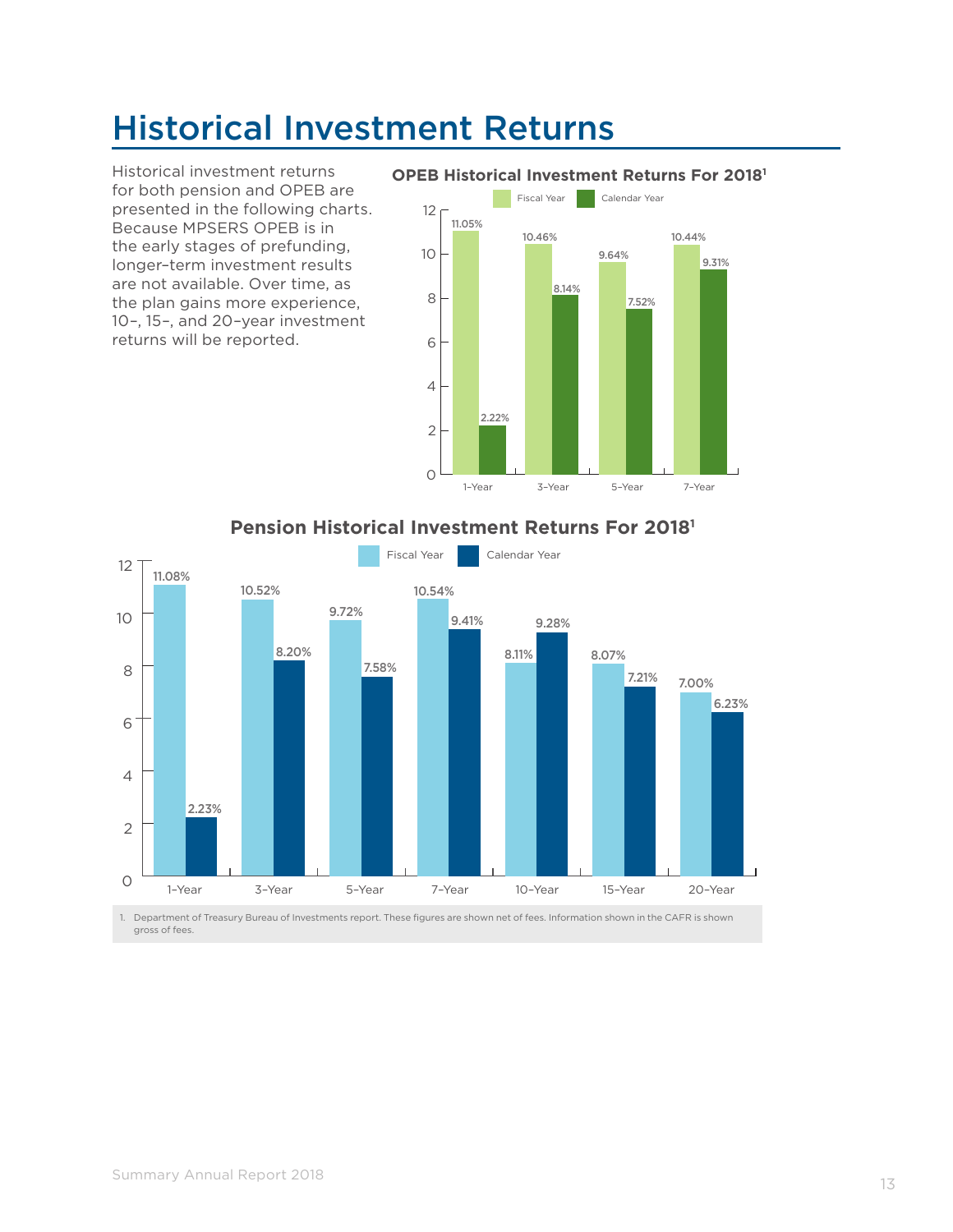### Forecasted Investment Returns<sup>1</sup>

The distribution of annual returns presented below is based upon the target asset allocation and the capital market assumptions provided by Department of Treasury, Bureau of Investments investment consultant. The results are based upon a price inflation assumption of 2.25 percent.

The expected annual investment return is 7.47 percent. The median of the distribution, that is the return that is expected to be achieved 50 percent of the time, is 6.71 percent.



Horizon Year

| <b>Percentile</b>            |           | $\overline{2}$ | 3        | $\boldsymbol{4}$ | 5        | 10     | 15     | 20     | 25     | 30     |
|------------------------------|-----------|----------------|----------|------------------|----------|--------|--------|--------|--------|--------|
| <b>95th</b>                  | 29.71%    | 22.50%         | 19.44%   | 17.65%           | 16.44%   | 13.51% | 12.23% | 11.47% | 10.96% | 10.58% |
| <b>75th</b>                  | 15.60%    | 12.93%         | 11.76%   | 11.07%           | 10.60%   | 9.45%  | 8.94%  | 8.64%  | 8.43%  | 8.28%  |
| 50th                         | 6.71%     | 6.71%          | 6.71%    | 6.71%            | 6.71%    | 6.71%  | 6.71%  | 6.71%  | 6.71%  | 6.71%  |
| 25 <sub>th</sub>             | $-1.49%$  | 0.84%          | 1.89%    | 2.53%            | 2.96%    | 4.05%  | 4.53%  | 4.82%  | 5.02%  | 5.16%  |
| 5th                          | $-12.21%$ | $-7.04%$       | $-4.66%$ | $-3.21%$         | $-2.21%$ | 0.33%  | 1.47%  | 2.16%  | 2.63%  | 2.98%  |
| <b>Geometric</b><br>Average, | 7.47%     | 7.09%          | 6.96%    | 6.90%            | 6.86%    | 6.79%  | 6.76%  | 6.75%  | 6.74%  | 6.74%  |
|                              |           |                |          |                  |          |        |        |        |        |        |

1. MPSERS 5–Year Experience Study, Oct. 1, 2012 through Sept. 30, 2017, Page B–6.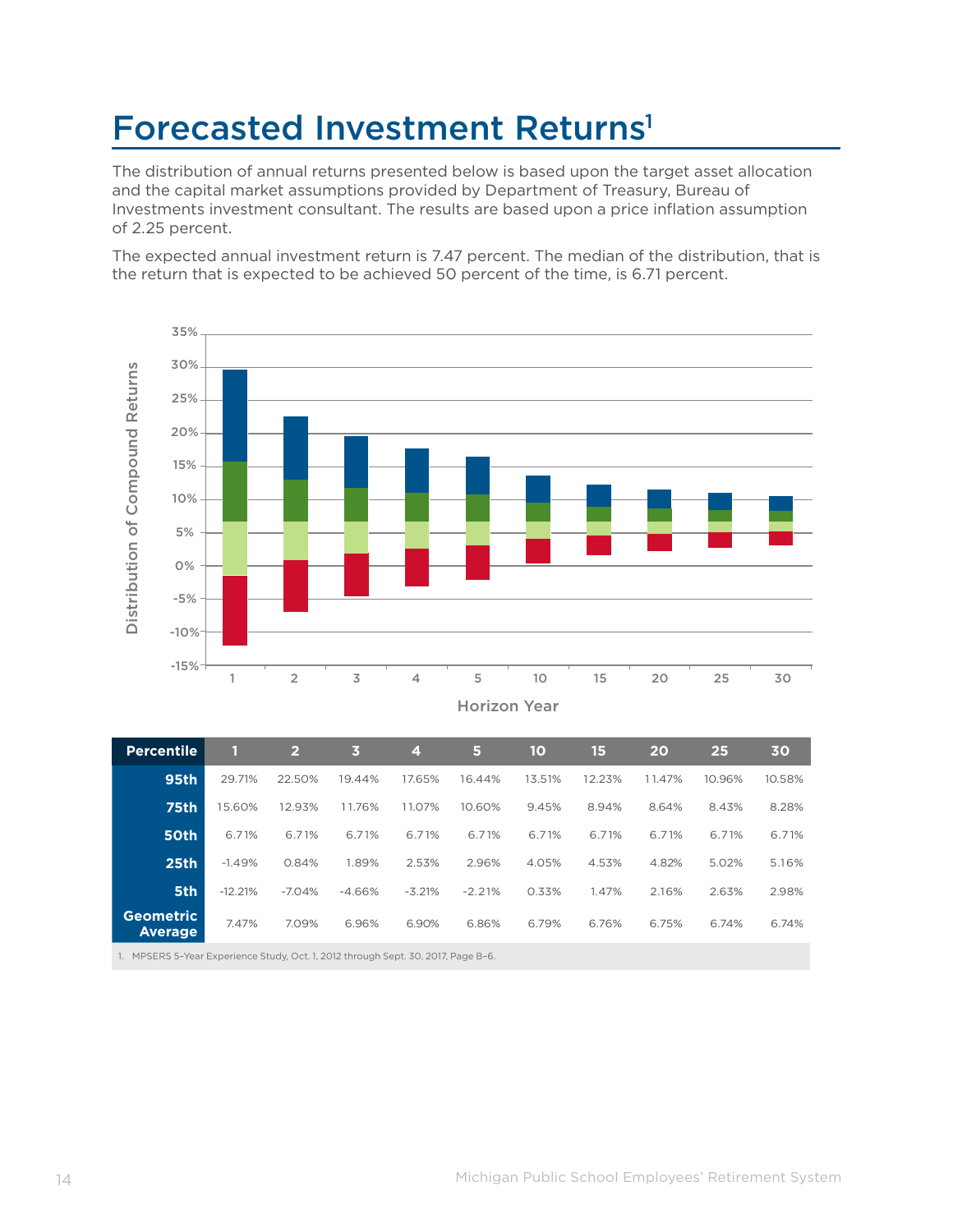### Investments and Earnings

A key function of the investment fiduciary is to ensure the retirement system's investment portfolio is diversified. Having a diverse portfolio helps to maximize investment income responsibly while minimizing risk. Even though market performance may fluctuate, the long–term performance of the retirement system's portfolio is stable.

| <b>Investments and Earnings<sup>1</sup></b> |    |                                  |                                                                 |
|---------------------------------------------|----|----------------------------------|-----------------------------------------------------------------|
|                                             |    | <b>Market Value</b><br>(Dollars) | <b>Total Investment And</b><br><b>Interest Income (Dollars)</b> |
| Fixed Income Pools                          | \$ | 6,803,539,651                    | $\mathfrak{L}$<br>79.876.645                                    |
| Domestic Equity Pools                       |    | 14.811.687.957                   | 2.592.713.542                                                   |
| Real Estate & Infrastructure Pools          |    | 5,927,213,228                    | 693,176,727                                                     |
| <b>Private Equity Pools</b>                 |    | 9,228,590,797                    | 1,517,894,793                                                   |
| <b>International Equity Pools</b>           |    | 9,680,716,629                    | 172,165,750                                                     |
| Absolute Return Pools                       |    | 8,462,370,208                    | 832,552,633                                                     |
| Short-Term Investment Pools                 |    | 1,370,628,864                    | 33,964,988                                                      |
| <b>Market Value and Net Investment Gain</b> | S  | 56,284,747,334                   | \$<br>5,922,345,078                                             |



**Domestic Equity Pools** – 26.3% **Private Equity Pools** – 16.4% **International Equity Pools** – 17.2% **Real Estate & Infrastructure Pools** – 10.5% **Absolute Pools** – 15.0% **Short–Term Investment Pools** – 2.5% **Fixed Income Pools** – 12.1%

1. CAFR for the Fiscal Year ended Sept. 30, 2018, Page 78.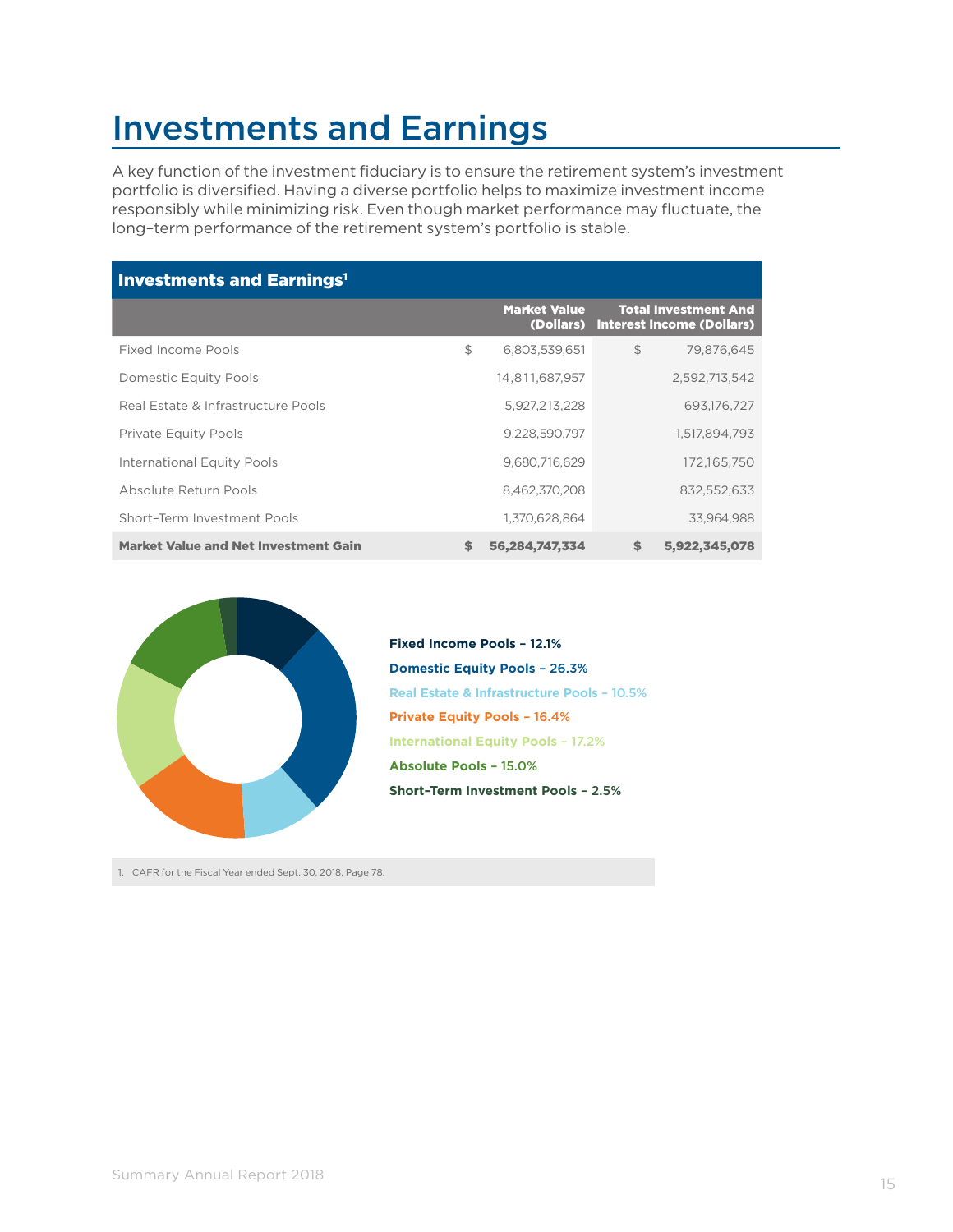### Market and Actuarial Funding Ratios

#### Pension

The market funding ratio is based on the market value of assets at fiscal year end. The actuarial funding ratio is the best practice used by all pension plans nationwide. It incorporates a 5– year smoothing period, which minimizes volatility in a pension system's funding requirements.

#### OPEB

Starting in fiscal year 2013, the System began pre–funding OPEB costs, which significantly decreased the liability and increased the asset levels. Pre–funding is a best practice that invests assets and allows investment returns to help fund the plan. Many states do not pre– fund OPEB costs. This reform put Michigan on the leading edge of OPEB funding practices.

Prior to the 2018 fiscal year, the market funding ratio was equal to the actuarial funding ratio. 5–year smoothing was adopted for the OPEB plan with the 2018 valuation so separate actuarial and market funding ratios will be calculated on a going–forward basis. The market value of assets as of Sept. 30, 2018, was \$6.1 billion, while the actuarial value of assets was \$6.0 billion.



2. Pension Actuarial Valuation for the fiscal year ended Sept. 30, 2018, Page B–5.



4. OPEB Actuarial Valuation for the fiscal year ended Sept. 30, 2018, Page A–2.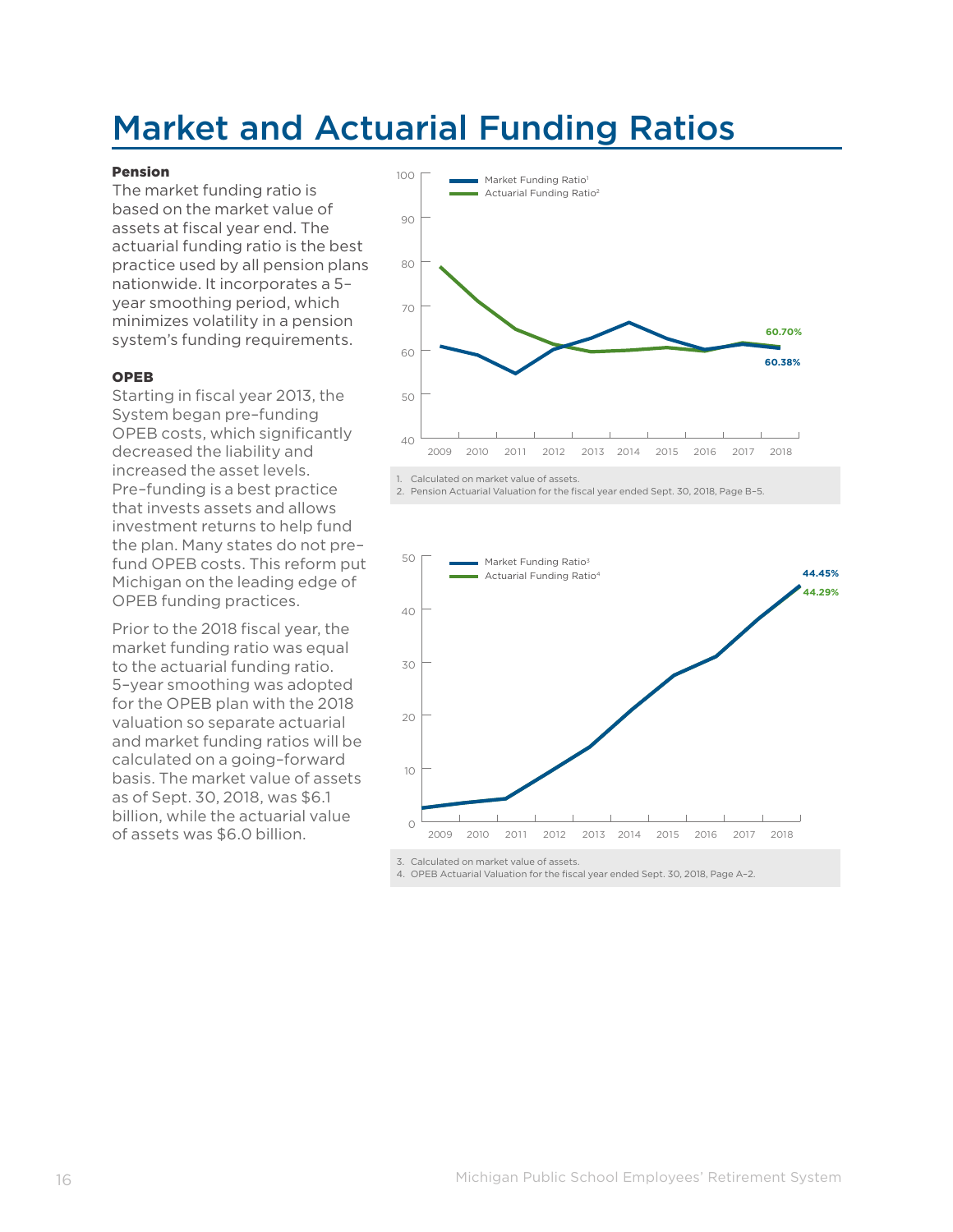### Member and Employer Contributions

#### Employer Contributions

Statute requires participating employers to contribute to finance the benefits of plan members. These employer contributions are determined annually by the System's actuary and are based upon level percent of payroll funding principles so the contribution rates remain stable. With the enactment of PA 181 of 2018, the UAAL will gradually shift from level percent of payroll amortization to level dollar amortization over a period of seven years.

#### Definition of Normal Cost

Normal cost is the cost of the retirement benefit a member earns each year, and is set using the AROR in addition to other actuarial assumptions. All Pension Plus, Pension Plus 2, MIP, and some Basic plan members contribute toward the cost of their retirement benefits. After member contributions are accounted for, the employer pays the remainder of the Normal cost as shown below.

| <b>Member and Employer Pension Contributions<sup>1</sup></b>           |                 |  |  |  |
|------------------------------------------------------------------------|-----------------|--|--|--|
| <b>Member Contributions</b>                                            |                 |  |  |  |
| Weighted Average                                                       |                 |  |  |  |
| Legacy DB                                                              | 4.75%           |  |  |  |
| Pension Plus                                                           | 5.04%           |  |  |  |
| Pension Plus 2                                                         | 6.20%           |  |  |  |
| <b>Employer Contributions</b>                                          |                 |  |  |  |
| Normal Cost of benefits expressed as a percentage of valuation payroll |                 |  |  |  |
| Legacy DB                                                              | 6.39%           |  |  |  |
| Pension Plus <sup>2</sup>                                              | 3.43%           |  |  |  |
| Pension Plus 22                                                        | 6.20%           |  |  |  |
| UAAL contribution rate expressed as a percentage of valuation payroll  |                 |  |  |  |
| Legacy DB                                                              | 26.70%          |  |  |  |
| Pension Plus                                                           | 26.70%          |  |  |  |
| Pension Plus 2                                                         | 26.70%          |  |  |  |
| <b>Valuation Payroll</b>                                               |                 |  |  |  |
| For Normal Cost                                                        | \$7,777,059,752 |  |  |  |
| For UAAL                                                               | \$8.984.201.569 |  |  |  |
|                                                                        |                 |  |  |  |

1. Pension Actuarial Valuation for the fiscal year ended Sept. 30, 2018, Page A–1.

2. This is the defined benefit component of Pension Plus and Pension Plus 2. There is an additional 1 percent employer match for the defined contribution component.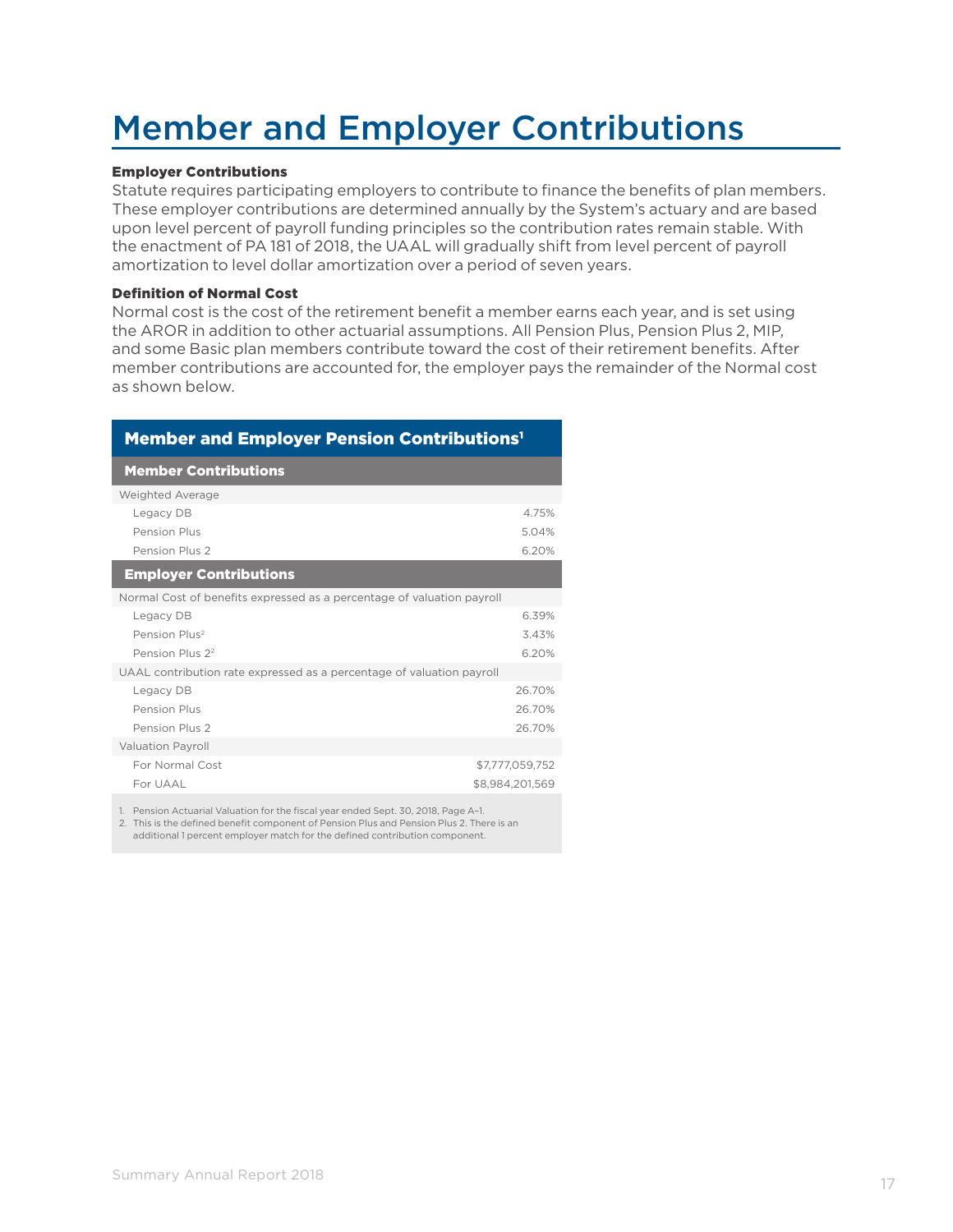### Contribution Rates

Contribution rates are determined actuarially, based on the economic conditions and an assumed investment return each year. Contribution rates for fiscal years 2019 and 2020 have been calculated, provided to the employers, and published on the employer website.

Rates for fiscal years 2021 and 2022 are estimated using a projection of the most recent data available.



### Actuarial Assumptions

Actuarial valuations for both the pension and OPEB plans involve estimates of the value of reported amounts and assumptions about the probability of occurrence of events far into the future. In accordance with Section 41(1) of the MPSERS statute (Act 300 of the Public Acts of 1980, as amended), the actuarial assumptions are adopted by the retirement board and the DTMB director after consultation with the actuary and the state treasurer. Examples include assumptions about future employment, investment performance, and the healthcare cost trend.

#### Actuarial Assumptions for Fiscal Year Ended Sept. 30, 2018

| Pension and OPEB <sup>1,2</sup>         |                                                |
|-----------------------------------------|------------------------------------------------|
| <b>Actuarial Cost Method</b>            | Entry Age, Normal                              |
| Amortization Method                     | Level Percent of Payroll                       |
| Payroll Growth Assumption <sup>3</sup>  | 3.50% reduced to 0% by Sept. 30, 2025          |
| Amortization Period                     | Closed Period, 18 years beginning Oct. 1, 2020 |
| <b>Asset Valuation Method</b>           | 5-Year Smoothed                                |
| Wage Inflation Rate                     | 275%                                           |
| OPFB                                    |                                                |
| Healthcare Cost Trend Rate <sup>2</sup> | 7.50% Year 1 graded to 3.50% Year 12           |
| $AROR$ –Closed <sup>2,4</sup>           | 6.95%                                          |
| Pension-AROR <sup>1</sup>               |                                                |
| Legacy DB plan-Closed                   | 6.80%                                          |
| Pension Plus-Closed                     | 6.80%                                          |
| Pension Plus 2-Open                     | 6.00%                                          |
|                                         |                                                |

1. MPSERS Pension Actuarial Valuation for the fiscal year ended Sept. 30, 2018.

2. MPSERS OPEB Actuarial Valuation for the fiscal year ended Sept. 30, 2018.

3. PA 181 of 2018 enacted a gradual phase–in reduction to the payroll growth assumption to 0% in 50 basis point increments beginning with the Sept. 30, 2019, valuations. Once the 0% payroll growth assumption is fully phased–in, the amortization method for both pension and OPEB will be level dollar.

4. The OPEB plan closed to employees first hired on or after Sept. 4, 2012. These employees participate in the Personal Healthcare Fund and may become eligible for a lump sum payment into a Health Reimbursement Account upon their first termination from employment (\$1,000 with at least 10 years of service if under age 60; \$2,000 with at least 10 years of service if age 60 or older). These employees have the option of enrolling in the System's retiree healthcare at full cost at termination.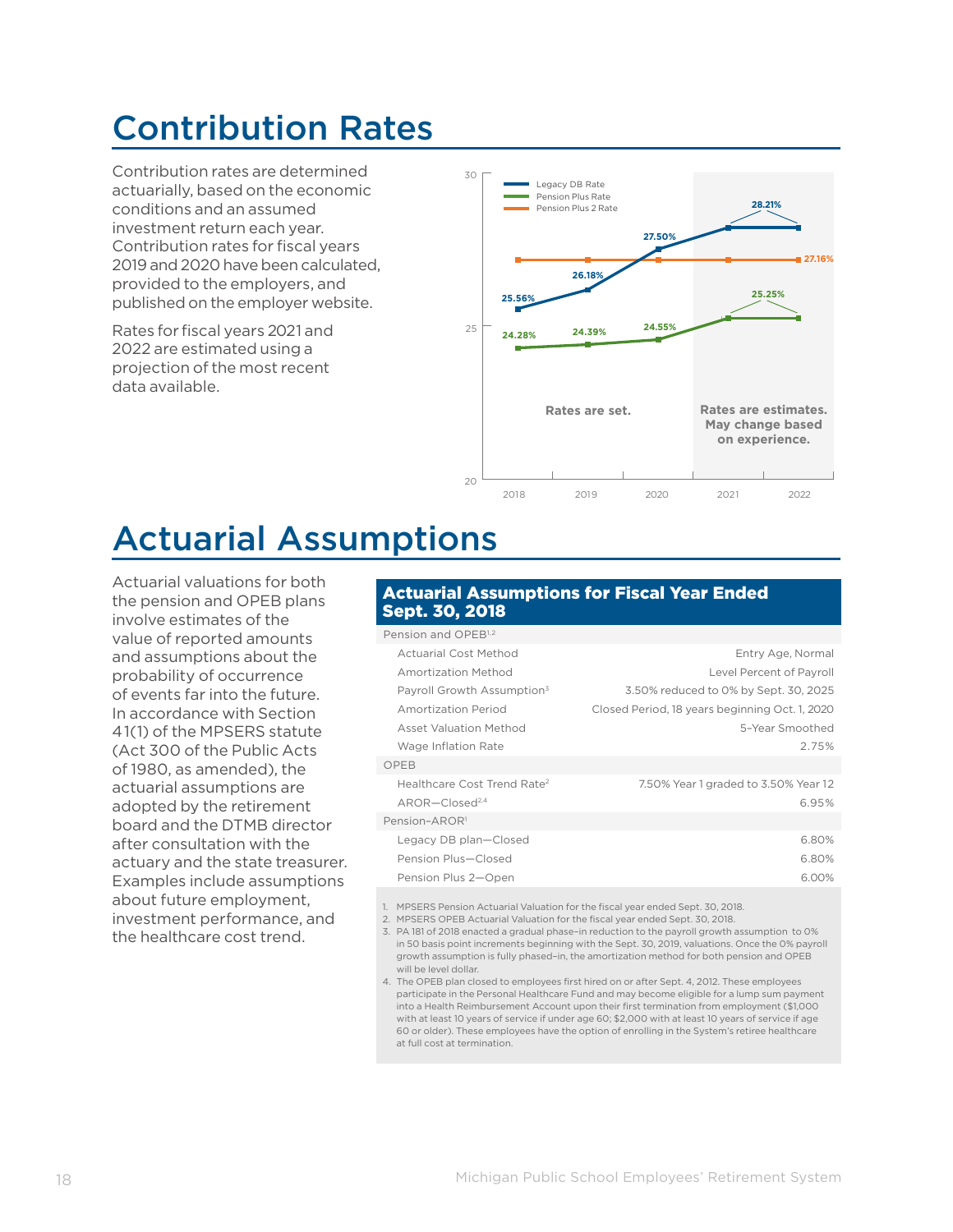### Mortality Assumptions

The mortality tables used in the valuation of the plan are described below:

- Active Members: Retirement Plan (RP)-2014 Male and Female Employee Mortality Tables scaled by 100 percent for both males and females and adjusted for mortality improvements using projection scale Mortality Projection (MP)–2017 from 2006.
- Healthy Retirees: RP-2014 Male and Female Healthy Annuitant Mortality Tables scaled by 82 percent for males and 78 percent for females and adjusted for mortality improvements using projection scale MP–2017 from 2006.
- Disabled Retirees: RP-2014 Male and Female Disabled Annuitant Mortality Tables scaled by 100 percent for both males and females and adjusted for mortality improvements using projection scale MP–2017 from 2006.

| <b>Future Life Expectancy<sup>1</sup></b> |                                                 |       |                                          |       |  |  |  |  |  |
|-------------------------------------------|-------------------------------------------------|-------|------------------------------------------|-------|--|--|--|--|--|
| <b>Sample</b><br><b>Attained</b>          | <b>Probability Of Dying</b><br><b>Next Year</b> |       | <b>Future Life Expectancy</b><br>(Years) |       |  |  |  |  |  |
| <b>Ages</b>                               | Men                                             | Women | Men                                      | Women |  |  |  |  |  |
| <b>Active Members</b>                     |                                                 |       |                                          |       |  |  |  |  |  |
| 20                                        | 0.04%                                           | 0.02% | 67.92                                    | 72.16 |  |  |  |  |  |
| 25                                        | 0.05%                                           | 0.02% | 62.59                                    | 66.83 |  |  |  |  |  |
| 30                                        | 0.05%                                           | 0.02% | 57.26                                    | 61.50 |  |  |  |  |  |
| 35                                        | 0.06%                                           | 0.03% | 51.95                                    | 56.20 |  |  |  |  |  |
| 40                                        | 0.07%                                           | 0.05% | 46.66                                    | 50.91 |  |  |  |  |  |
| 45                                        | 0.10%                                           | 0.07% | 41.38                                    | 45.66 |  |  |  |  |  |
| 50                                        | 0.11%                                           | 0.11% | 36.17                                    | 40.46 |  |  |  |  |  |
| 55                                        | 0.28%                                           | 0.18% | 31.08                                    | 35.34 |  |  |  |  |  |
| 60                                        | 0.49%                                           | 0.27% | 26.16                                    | 30.34 |  |  |  |  |  |
| 65                                        | 0.88%                                           | 0.39% | 21.54                                    | 25.45 |  |  |  |  |  |
| <b>Healthy Retirees</b>                   |                                                 |       |                                          |       |  |  |  |  |  |
| 50                                        | 0.33%                                           | 0.21% | 36.35                                    | 39.37 |  |  |  |  |  |
| 55                                        | 0.48%                                           | 0.30% | 31.52                                    | 34.36 |  |  |  |  |  |
| 60                                        | 0.67%                                           | 0.45% | 26.86                                    | 29.50 |  |  |  |  |  |
| 65                                        | 0.96%                                           | 0.66% | 22.43                                    | 24.84 |  |  |  |  |  |
| 70                                        | 1.42%                                           | 1.02% | 18.22                                    | 20.36 |  |  |  |  |  |
| 75                                        | 2.27%                                           | 1.68% | 14.29                                    | 16.15 |  |  |  |  |  |
| 80                                        | 3.84%                                           | 2.88% | 10.75                                    | 12.33 |  |  |  |  |  |
| <b>Disabled Retirees</b>                  |                                                 |       |                                          |       |  |  |  |  |  |
| 50                                        | 2.04%                                           | 1.18% | 24.23                                    | 28.67 |  |  |  |  |  |
| 55                                        | 2.37%                                           | 1.54% | 21.11                                    | 24.86 |  |  |  |  |  |
| 60                                        | 2.80%                                           | 1.88% | 18.11                                    | 21.36 |  |  |  |  |  |
| 65                                        | 3.37%                                           | 2.20% | 15.28                                    | 17.97 |  |  |  |  |  |
| 70                                        | 4.17%                                           | 2.88% | 12.55                                    | 14.59 |  |  |  |  |  |
| 75                                        | 5.61%                                           | 4.23% | 9.93                                     | 11.44 |  |  |  |  |  |
| 80                                        | 8.01%                                           | 6.47% | 7.56                                     | 8.71  |  |  |  |  |  |

1. Pension Actuarial Valuation for the fiscal year ended Sept. 30, 2018, pages E–5 and E–6.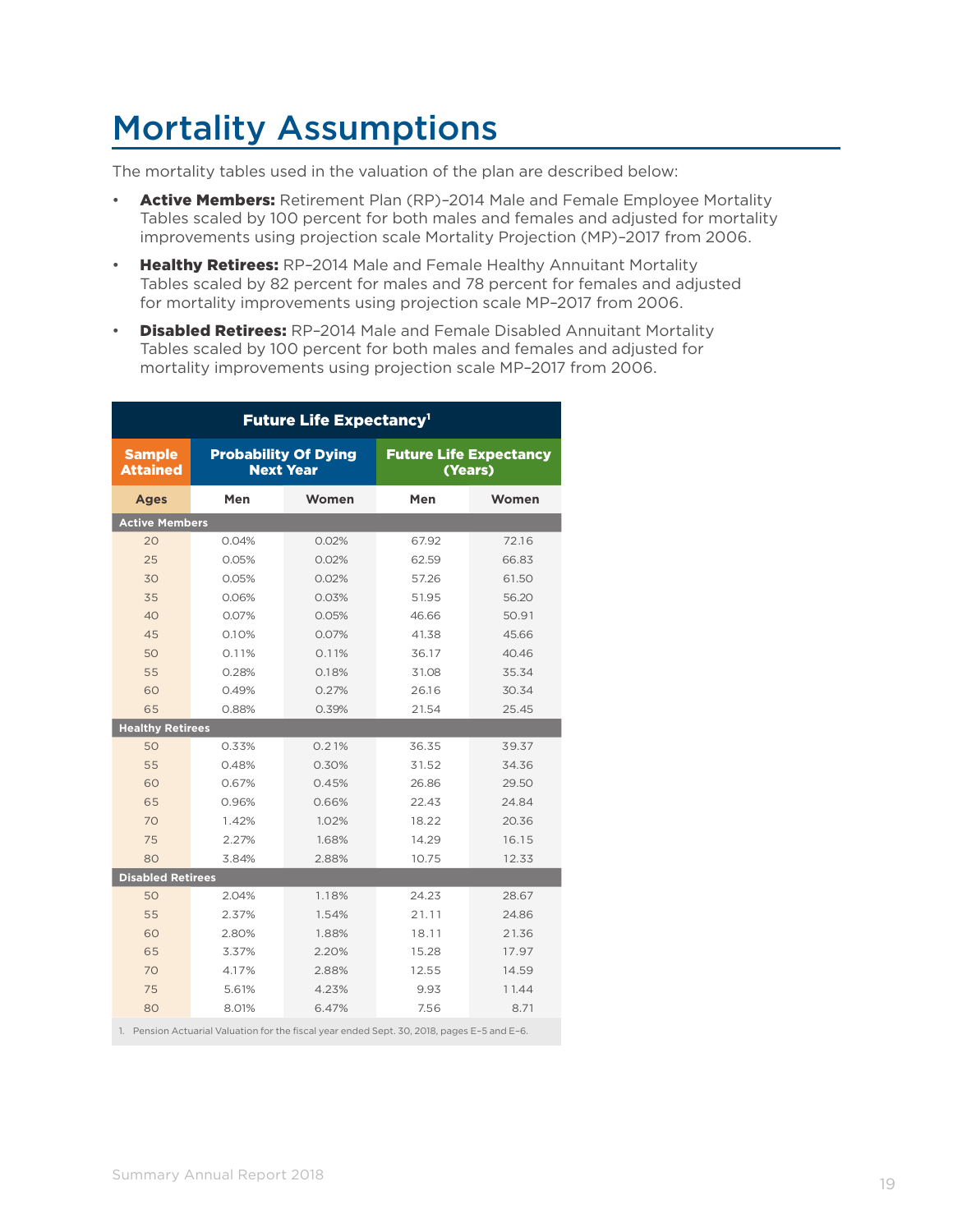### Retirement Age Assumptions<sup>1</sup>

The rates of retirement used to measure the probability of eligible members retiring during the next year are shown below. These assumptions will first be used for the Sept. 30, 2018 valuation of the System.

**Basic members** are eligible for normal retirement after attaining age 55 with 30 or more years of credited service, or after attaining age 60 with 10 or more years of credited service.

**MIP members** are eligible for normal retirement after 30 years of service, or after attaining age 60 with 5 or more years of service.

**Basic or MIP members** are eligible for early retirement after attaining age 55 with 15 but less than 30 years of credited service.

Pension Plus members are eligible for normal retirement after attaining age 60 with 10 or more years of credited service. Pension Plus members are not eligible for early retirement. Currently, Pension Plus 2 members have the same retirement eligibility and retirement rates as Pension Plus members.

| <b>Eligible Members Retiring</b><br><b>With An Early Retirement</b> |                                        |  |  |  |  |  |
|---------------------------------------------------------------------|----------------------------------------|--|--|--|--|--|
| Age                                                                 | <b>Basic And</b><br><b>MIP Members</b> |  |  |  |  |  |
| 55                                                                  | 40%                                    |  |  |  |  |  |
| 56                                                                  | 50%                                    |  |  |  |  |  |
| 57                                                                  | 5.5%                                   |  |  |  |  |  |
| 58                                                                  | 5.5%                                   |  |  |  |  |  |
| 59                                                                  | 6.0%                                   |  |  |  |  |  |

| <b>Eligible Members Retiring</b><br><b>With A Normal Retirement</b>                             |                      |                     |                                               |                     | <b>Eligible Members Retiring</b><br><b>With A Normal Retirement</b> |                                                 |                     |  |
|-------------------------------------------------------------------------------------------------|----------------------|---------------------|-----------------------------------------------|---------------------|---------------------------------------------------------------------|-------------------------------------------------|---------------------|--|
| <b>Age</b>                                                                                      | <b>Basic Members</b> |                     | <b>MIP And Pension Plus</b><br><b>Members</b> |                     | <b>Years Of</b>                                                     | <b>MIP Members With</b><br>30+ Years of Service |                     |  |
|                                                                                                 | <b>Teachers</b>      | <b>Non-Teachers</b> | <b>Teachers</b>                               | <b>Non-Teachers</b> | <b>Service</b>                                                      | <b>Teachers</b>                                 | <b>Non-Teachers</b> |  |
| 55                                                                                              | 25%                  | 20%                 | N/A                                           | N/A                 | 30                                                                  | 25%                                             | 25%                 |  |
| 56                                                                                              | 21%                  | 20%                 | N/A                                           | N/A                 | 31                                                                  | 20%                                             | 25%                 |  |
| 57                                                                                              | 16%                  | 18%                 | N/A                                           | N/A                 | 32                                                                  | 20%                                             | 20%                 |  |
| 58                                                                                              | 16%                  | 18%                 | N/A                                           | N/A                 | 33                                                                  | 18%                                             | 20%                 |  |
| 59                                                                                              | 18%                  | 18%                 | N/A                                           | N/A                 | 34                                                                  | 19%                                             | 20%                 |  |
| 60                                                                                              | 20%                  | 18%                 | 20%                                           | 17%                 | 35                                                                  | 19%                                             | 20%                 |  |
| 61                                                                                              | 20%                  | 18%                 | 20%                                           | 17%                 | 36                                                                  | 21%                                             | 20%                 |  |
| 62                                                                                              | 29%                  | 29%                 | 23%                                           | 24%                 | 37                                                                  | 24%                                             | 20%                 |  |
| 63                                                                                              | 29%                  | 29%                 | 23%                                           | 24%                 | 38                                                                  | 24%                                             | 20%                 |  |
| 64                                                                                              | 25%                  | 24%                 | 23%                                           | 20%                 | 39                                                                  | 27%                                             | 25%                 |  |
| 65                                                                                              | 25%                  | 24%                 | 25%                                           | 20%                 | 40                                                                  | 30%                                             | 25%                 |  |
| 66                                                                                              | 30%                  | 30%                 | 25%                                           | 26%                 | 41                                                                  | 30%                                             | 25%                 |  |
| 67                                                                                              | 25%                  | 28%                 | 25%                                           | 20%                 | 42                                                                  | 30%                                             | 30%                 |  |
| 68                                                                                              | 25%                  | 23%                 | 25%                                           | 16%                 | 43                                                                  | 30%                                             | 30%                 |  |
| 69                                                                                              | 25%                  | 20%                 | 25%                                           | 16%                 | 44                                                                  | 30%                                             | 30%                 |  |
| 70                                                                                              | 25%                  | 20%                 | 25%                                           | 16%                 | 45                                                                  | 30%                                             | 30%                 |  |
| 71                                                                                              | 21%                  | 20%                 | 25%                                           | 16%                 | 46                                                                  | 30%                                             | 30%                 |  |
| 72                                                                                              | 21%                  | 20%                 | 25%                                           | 16%                 | 47                                                                  | 30%                                             | 30%                 |  |
| 73                                                                                              | 21%                  | 20%                 | 20%                                           | 16%                 | 48                                                                  | 30%                                             | 30%                 |  |
| 74                                                                                              | 21%                  | 20%                 | 20%                                           | 16%                 | 49                                                                  | 30%                                             | 30%                 |  |
| 75 and older                                                                                    | 100%                 | 100%                | 100%                                          | 100%                | 50                                                                  | 100%                                            | 100%                |  |
| 1 Depries Actuarial Valuation for the fired was anded Capt 70, 2018, pages E<br>$7$ and $F$ $Q$ |                      |                     |                                               |                     |                                                                     |                                                 |                     |  |

1. Pension Actuarial Valuation for the fiscal year ended Sept. 30, 2018, pages E–7 and E–8.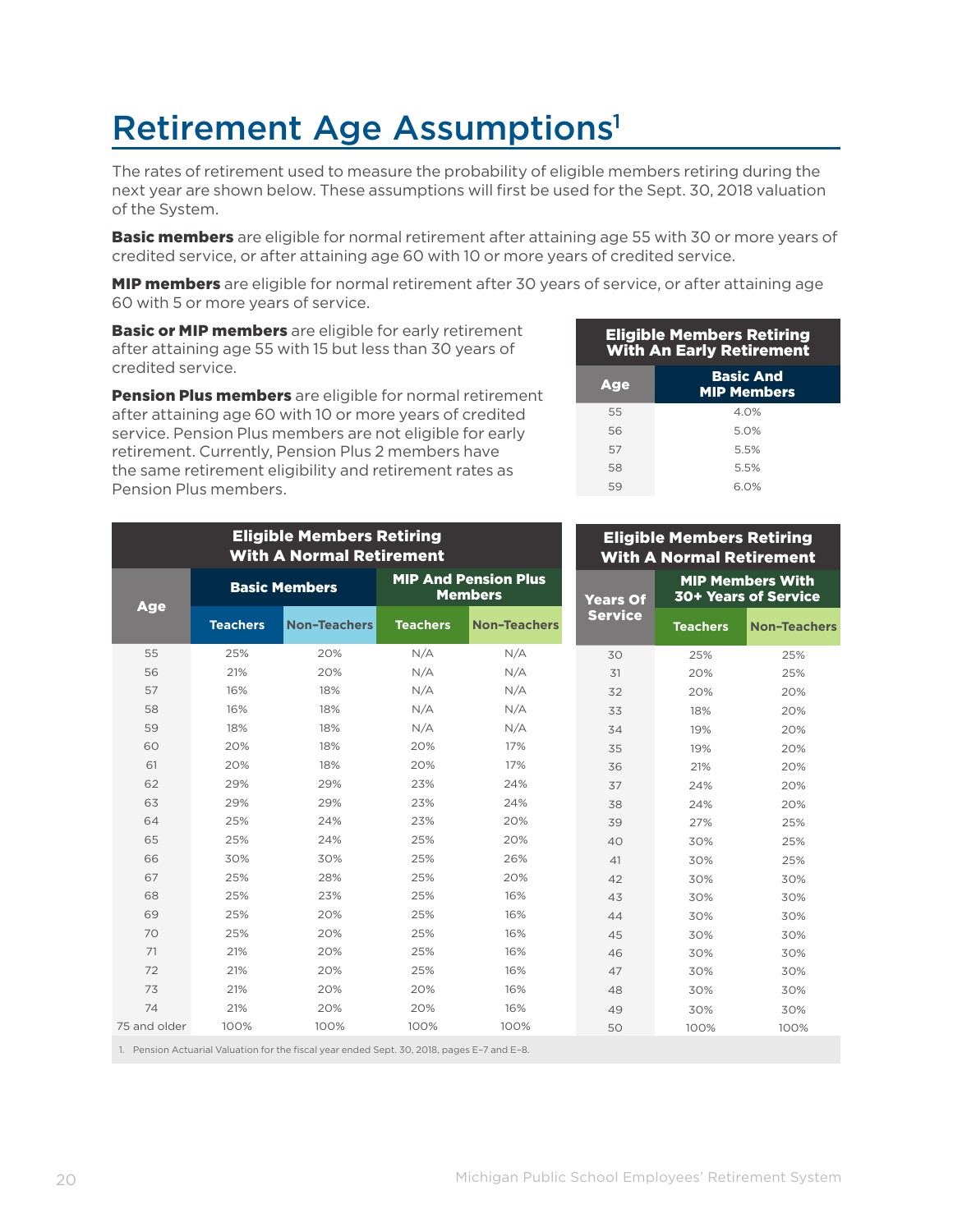### Investment Service Providers

A service provider is any individual, third–party agent or consultant, or other entity that receives direct or indirect compensation for consulting, investment management, brokerage, or custody services related to the System's assets.

5 AM Ventures Accel Partners Advent International Corp. AEW Capital Management Affinity Equity Partners Ancora Advisors Aon Hewitt Apax Partners Worldwide LLP Apollo Capital Management Apollo Global Management Apollo–Stonetower Arboretum Ventures Arclight Capital Partners Ardian Ares Management LLC Ark Investments Asana Partners Attucks Asset Management Avanath Capital Management Axiom Asia Private Capital Bank of Montreal Barclays Capital Barings Basalt Infrastructure Partners BB&T Capital Markets BC Partners Beacon Capital Partners Bentall Kennedy Beringea Berkshire Partners LLC BGC Financial Bivium Capital Partners Blackrock BlackRock Financial Management Blackstone Alternative Asset Management Blackstone Group BMO Capital Markets BNP Paribas BNY Convergex BOA–Merrill Lynch Bridgepoint Capital BroadRiver Asset Management

Brookfield Asset Management Inc. BTIG Cantor Fitzgerald Capital Institutional Services Capri Capital Partners Carlyle Group L.P. Carlyle Investment Management Centerbridge Centerbridge Capital Cerberus Capital Management L.P. Charlesbank Capital Partners CIE Management–BC Partners CIM Investment Advisors Citigroup Global Markets Clarion Partners Clarkston Capital Partners Coller Capital Columbia Management CoStar Realty Information Inc. Cowen & Co. Credit Suisse Credit Suisse–Commercial Paper Crescent Capital Group Crescent Direct Lending CVC Capital Partners Czech Asset Management DA Davidson Dalmore Capital Limited Deutsche Bank Dodge & Cox Domain Capital Advisors Domain Mercury/Ploutos Drexel Hamilton Effissimo Elegantree Fund EnCap Investments L.P. EnTrust Capital Fidelity Institutional Asset Management, (fka Pyramis) FIMI Opportunity Funds FirstMark Capital Fisher Investments Five Star Realty Partners

Flagship Ventures Fortress Investment Group Fox Paine & Company LLC Freeman, Spogli & Co. FTN Financial Gateway Capital Genstar LLC Goldman Sachs Greenspring Associates Grosvenor Capital Management GSO Capital Partners H.C. Wainwright HarbourVest Partners LLC HarbourVest TOPE LLC Harvest Partners LLC Heitman Capital Management Highbridge Principal Strategies Hilltop Securities Hopen Life Sciences Ventures HPS Investment Partners III LLC Huron Capital Partners LLC ICG Advisors InSight Venture Partners Invesco Ltd. Jana Partners JANA Special Situations Management JPMorgan JP Morgan Asset Management JP Morgan Private Equity Fund Services Kayne Anderson KBS Realty Advisors Kelso & Company Kensington Realty Advisors Kevin Miller Financial Services Khosla Ventures Kohlberg, Kravis, Roberts & Co. L&B Realty Advisors Landmark Realty Advisors LaSalle Investment Management Lazard Asset Management Lead Edge Capital Leonard Green & Partners L.P. LGT Capital Partners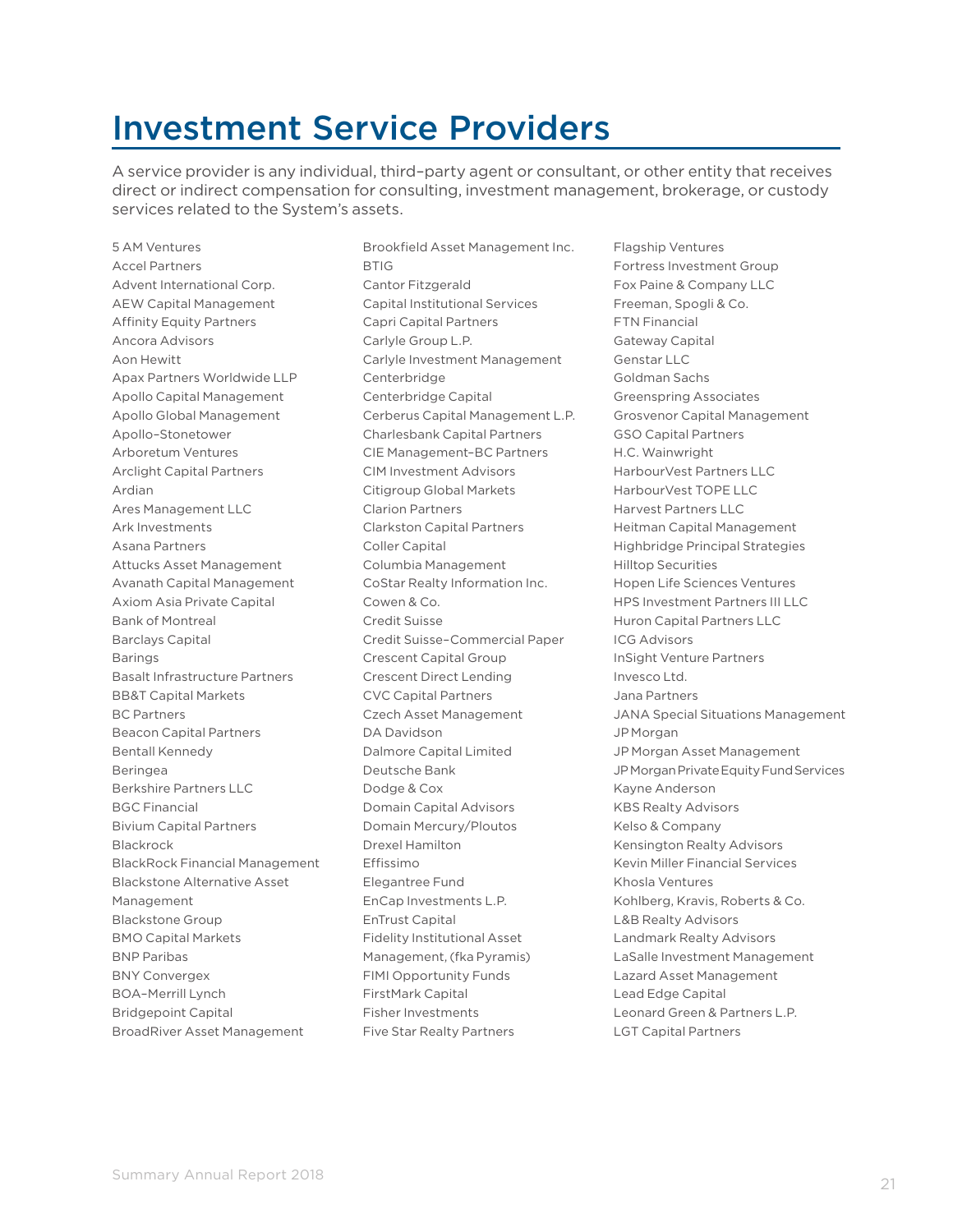### Investment Service Providers, continued

Lightspeed Ventures Lombard International Life Assurance Company Lonestar Loomis Sayles & Company Los Angeles Capital Management Lubert–Adler Management Company Marathon Asset Management Marathon London MarketAxess Corporation Martin Currie Matlin Patterson Global Advisors MBS Securities Mellon Capital Management Menlo Management Partners Merit Energy Meritech Capital Partners Mesirow Financial Metropolitan West Asset Management MFR Securities MI Growth Capital Partners SBIC Mischler Financial Group Morgan Stanley Morgan Stanley Smith Barney LLC Multi Bank Securities Inc. Munder Capital Management AKA Victory Capital Management Napier Park Global Capital Natural Gas Partners New Leaf Venture Partners Nordic Capital Northpointe Capital Oak Investment Partners Oaktree Capital Management LLC Oppenheimer Orchard Global Asset Management Orion Resource Partners OTA Ltd Partnership Paladin Realty Partners Parallel Resource Partners Parthenon Capital Inc. Peninsula Capital Partners LLC Permira PIMCO Piper Jaffray Pitchbook

Preqin Principal CMBS Principal Financial Group Pritzker Group Proprium Capital Partners Prudential Prudential Fixed Income Public Pension Capital R.W. Baird Raymond James RBC Capital Markets Renaissance Venture Capital Rhone Capital Rialto Capital Ridgewood Capital Management Ridgewood Energy Riverside Rohatyn Group RPEP Energy & RPEP Holdings Sanford C. Bernstein Co. Science Media LLC ScotiaBank Seizert Capital Partners Shamrock Capital Advisors Silver Lake SJC Direct Lending & Onshore SK Capital Societe Generale Southwest Securities Sprott Resources State Street Bank State Street Global Advisors Stifel Stockbridge Capital Group Stonepeak Advisors LLC Sycamore Partners T. Rowe Price T. Rowe Price Trust Company Tahquamenon TH Real Estate Limited The John Buck Company The Riverside Company The TCW Group Inc. Thomas Bravo TICP Fund TPG Real Estate Advisors

TPG TSSP TPG Inc. Tradition Securities Transwestern Investment Management Trilantic Capital Management LLC True North Management Group Trusted Insight TSG Consumer Partners Turnbridge Capital Management, LLC U.S. Bank Veritas Capital Fund Management LLC Vida Capital Inc. Visium Capital Management Vista Equity Partners Warburg, Pincus LLC Warwick Energy Group Wayne Co. Wellington Trust Company Wells Fargo Western National Group